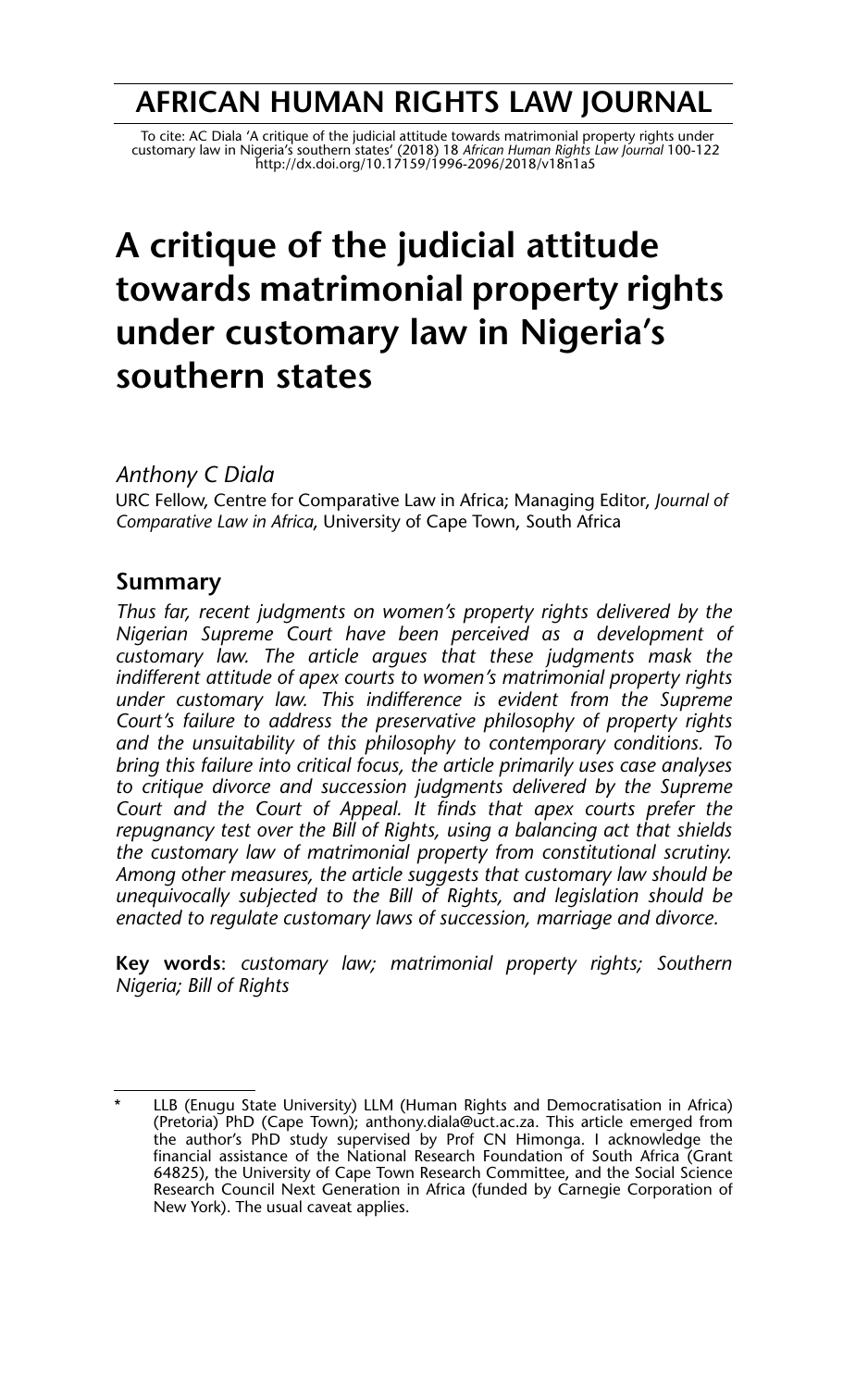## **1 Introduction**

Unlike countries such as South Africa, Ghana, Kenya and Uganda, the co-existence of customary law and state law in Nigeria is not constitutionally defined.<sup>1</sup> Customary law is neither directly subjected to the Bill of Rights, $^2$  nor are its laws of succession, marriage and divorce statutorily regulated.<sup>3</sup> The only provisions that resemble statutory regulation are court laws, which provide that a custom shall not be 'enforced as law if it is contrary to public policy, or is not in accordance with natural justice, equity and good conscience'.<sup>4</sup> Notably, customary law is non-uniform and largely unwritten, while state law essentially is transplanted English laws and domestic laws that imitate them. This socio-legal situation has two practical effects on judicial attitude to the customary law of matrimonial property.

First, the application of customary law in the courts is broadly determined by choice of law rules.<sup>5</sup> Thus, where a man dies intestate, his personal customary law regulates the distribution of his estate unless he was married under the Marriage Act or his property was not subject to customary law.<sup>6</sup> Second, judges have no firm constitutional basis upon which to adjudicate matrimonial property disputes. For example, a divorcing wife has no legal platform to claim matrimonial property under customary law.<sup>7</sup> Similarly, she is not empowered to claim maintenance rights as these are regarded as unknown to customary law.<sup>8</sup> Her lack of entitlement to maintenance is traceable to ancient agrarian settings in which she usually returned to her family

<sup>1 &#</sup>x27;Customary law' is used here to denote, in a broad sense, the various forms of norms which a given population uses to conduct its affairs. It is also referred to as 'people's law, folk law, traditional law' and 'indigenous law'. See BW Morse & GR Woodman (eds) *Indigenous law and the state* (1988); A Allot & GR Woodman *People's law and state law: The Bellagio Papers* (1985); T Elias *The nature of African customary law* (1955) 55. Note that, generally, Islamic law is not regarded as customary law in Nigeria. See *Alkamawa v Bello* (1998) 6 SCNJ 127 129; A Oba 'Islamic law as customary law: The changing perspective in Nigeria' (2002) 51 *International and Comparative Law Quarterly* 817 849.

<sup>2</sup> Secs 33-44 of the Constitution of the Federal Republic of Nigeria 1999, as amended.

<sup>3</sup> A possible exception to statutory regulation is the Limitation of Dowry Law, Eastern Region Law 23 of 1956, which limits the amount of bride wealth.

<sup>4</sup> See, eg, sec 16 of the Customary Court Edict of Imo State. See, generally, A Kolajo *Customary law in Nigeria through the cases* (2000) 13-14.

<sup>5</sup> ES Nwauche 'The constitutional challenge of the integration and interaction of customary and the received English common law in Nigeria and Ghana' (2010) 25 *Tulane European and Civil Law Forum* 37.

<sup>6</sup> In *Obusez v Obusez* (2001) FWLR (Pt 73) 40, Aderemi JCA stated: 'Where however, a person subject to customary law went on to transact a marriage under the Act, this raises a presumption that the distribution of his estate shall be regulated by the Marriage Act. This presumption can be rebutted if the manner of life of the deceased is suggestive that the deceased wanted customary law to apply.'

<sup>7</sup> A Osondu *Modern Nigerian family law and practice* (2012) 100. Judges interviewed affirmed that women may only claim property purchased with their own funds using receipts, or marriage gifts given in their (maiden) names.

<sup>8</sup> As above.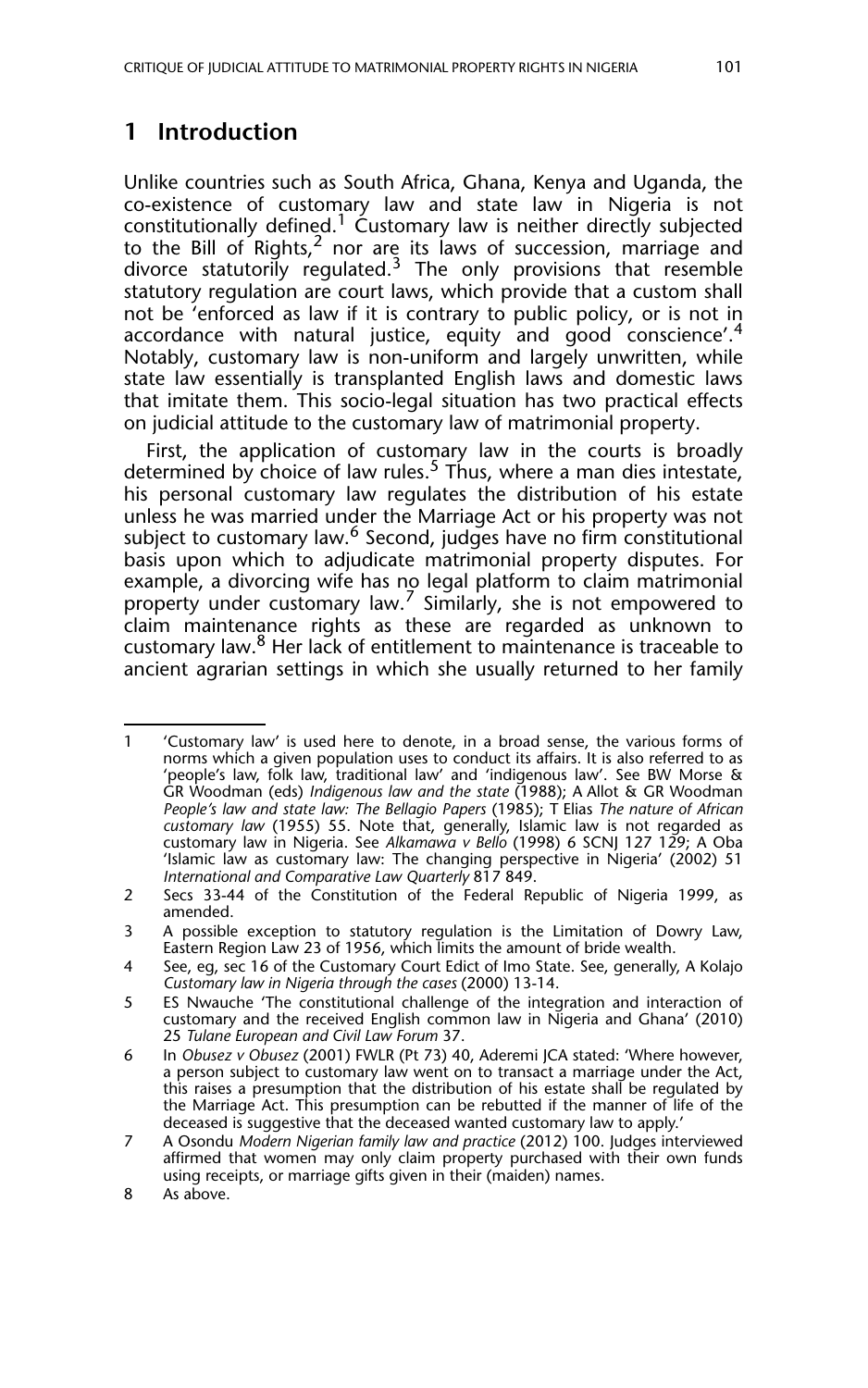for sustenance.<sup>9</sup> To compound her weak legal position, judges tend to apply the customary law captured in precedents with little regard to evolutions in the social settings of the precedents.<sup>10</sup>

Despite the constitutional right to equality, therefore, women were not entitled to inherit property because of a porous legal framework and the custom of male primogeniture – that is inheritance through the eldest male child or relative of a deceased person. This was until the Supreme Court invalidated the male primogeniture custom in April 2014 (April judgments).<sup>11</sup>

The April judgments have been hailed as a development of customary law.<sup>12</sup> However, this article argues that they merely mask the indifferent attitude of apex courts towards women's matrimonial property rights. This indifference is evident from the Supreme Court's failure to address the social context of property rights under customary law. The agrarian societies in which these rights emerged were founded on families living in close-knit units.<sup>13</sup> This arrangement was mainly for agricultural and defence purposes, given that family wealth was jointly generated. $^{14}$  In this setting, the best interests of the family were paramount.<sup>15</sup> To perpetuate clan lineage and keep wealth within the family, therefore, heirs inherited not only the property of deceased persons, but also the responsibility to maintain their dependants. Accordingly, the male primogeniture custom was aimed at caring for the family.<sup>16</sup> However, today it negatively affects women's matrimonial property rights due to its preservative philosophy, the patrilocal nature of customary marriage, <sup>17</sup> and the influence of socio-economic changes such as urbanisation,

<sup>9</sup> While she could return to her father's house in the pre-colonial era, the diminishing concept of extended families today makes this return difficult. See C Ajaero & P Onokala 'The effects of rural-urban migration on rural communities of South-Eastern Nigeria' (2013) *International Journal of Population Research* 1.

<sup>10</sup> Eg, in April 2013 the Court of Appeal affirmed that under Abagana customary law, women have no right of inheritance in their late father's estate. See *Eucharia Nwinyi v Anthony Ikechukwu Okonkwo* (2013) LPELR-21216 (CA).

<sup>11</sup> *Ukeje v Ukeje* (2014) 11 NWLR (Pt 1418) 384-414; *Onyibor Anekwe v Maria Nweke* (2014) All FWLR (Pt 739) 1154.

<sup>12</sup> Eg, see N Chinwuba 'Ending inequality in Nigeria: A refreshing approach from the nation's judiciary' (2015) 29 *International Journal of Law, Policy and the Family* 341; O Edu 'A critical analysis of the laws of inheritance in the southern states of Nigeria' (2015) 60 *Journal of African Law* 149.

<sup>13</sup> V Uchendu *The Igbo of Southeast Nigeria* (1965) 22-25; J Barton et al *Law in radically different cultures* (1983) 41-42.

<sup>14</sup> Uchendu (n 13 above) 22.

<sup>15</sup> T Nhlapo 'The African family and women's rights: Friends or foes' (1991) *Acta Juridica* 138 141 145-146 (explaining implications of 'the values underlying the African family').

<sup>16</sup> N Okoro *The customary laws of succession in Eastern Nigeria and the statutory and judicial rules governing their application* (1966) 4.

<sup>17</sup> This is evident from women joining their husbands' families after their bride wealth has been paid. See JU Ogbu 'African bride wealth and women's status' (1978) 5 *American Ethnologist* 241.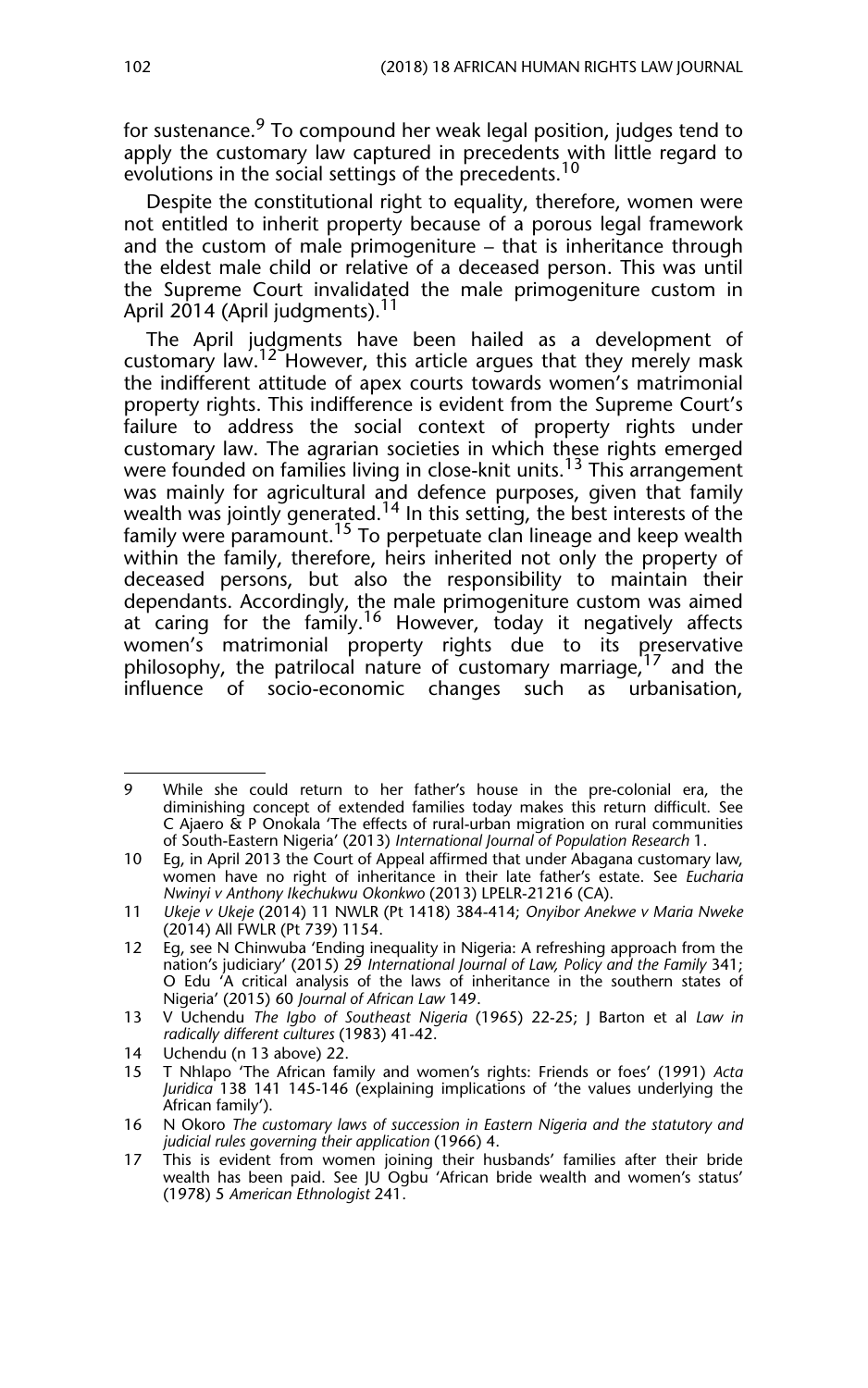acculturation and independent income.<sup>18</sup> This patriarchy-patrilocal philosophy of matrimonial property rights, evident from the fact that customary marriage transports and subsumes a women's legal identity into that of her husband, has not been analysed by Nigeria's apex courts.

To bring the attitude of these courts into critical focus, the article analysed 30 notable divorce and succession judgments delivered by the Supreme Court and Court of Appeal since self-governance. It supports this analysis with insight gained from discussions with widows, divorcees, judges, traditional leaders, the staff of non-profit organisations, and social welfare officials in South-East Nigeria.<sup>19</sup> These discussions, which were accompanied by archival searches, were held between June 2014 and January 2015. The article's focus on apex courts is due to the doctrine of judicial precedent. Given that their decisions bind all other courts, the Supreme Court and Court of Appeal, in a sense, are judicial policy makers.

Following this introduction, the second section of the article describes its analytical framework. It first explains the philosophy of women's matrimonial property rights under customary law. Next it discusses the problematic interaction of normative orders in Nigeria's legal framework, highlighting how this interaction fails to deal with women's inability to legally assert matrimonial property rights. Finally, it explains the flexible nature of customary law and the need for judges to avoid a rule-based approach to customary law adjudication. Using case analysis, the third section critiques the Supreme Court and Court of Appeal's attitude to matrimonial property rights, highlighting their preference of the repugnancy test over the Bill of Rights. The fourth section concludes the article and makes remedial section concludes the article and makes remedial recommendations.

## **2 Contextual framework**

As a patrilocal society,  $20$  customary law in Southern Nigeria limits women's matrimonial property rights far more than in other regions. Several informants interviewed for this study explained the philosophy of matrimonial property rights under customary law with the following story:

In the days when trees were the playgrounds of squirrels, a chief lay dying. He called a meeting of his clan elders and gave them instructions for the disposition of his vast estate. Among other things, he decreed that his only

<sup>18</sup> See, generally, P Iroegbu *Marrying wealth, marrying poverty: Gender and bride wealth power in an African society: The Igbo of Nigeria* (2007).

<sup>19</sup> The research area has a population of about 20 million and a generally homogenous demography. It was chosen as customary law in this region highly restricts women's property rights, unlike in Northern and Western Nigeria.

<sup>20</sup> M Green *Igbo village affairs: Chiefly with reference to the village of Umueke Agbaja* (1947) 155 165.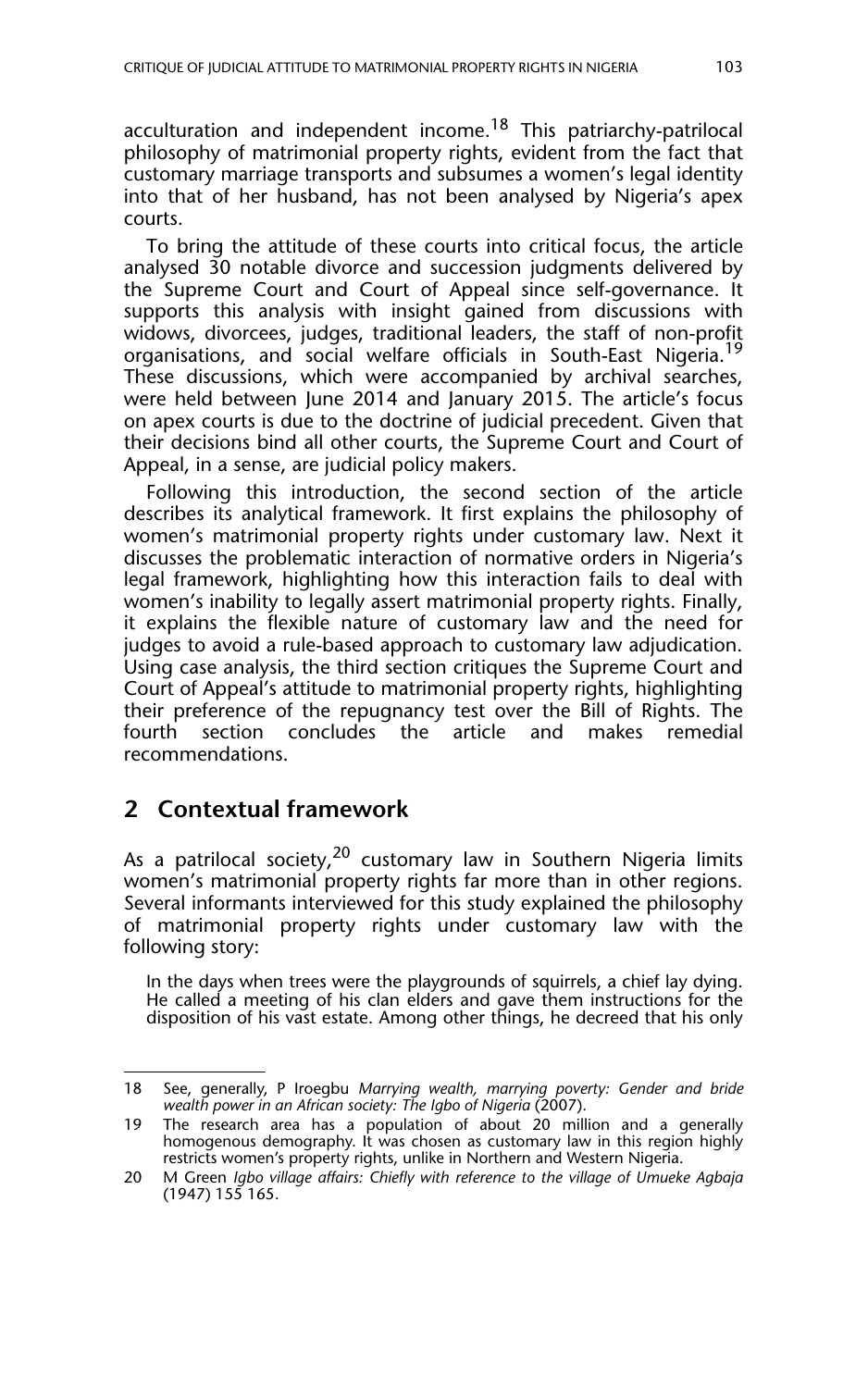son should choose just one portion out of his numerous lands and livestock, while his head slave should inherit the rest. Wondering why he made such a strange will, the shocked villagers concluded that he hated his son.

Later, the chief died. On the chosen day for sharing his estate, a large crowd gathered. The son, looking depressed, declined to choose anything until the slave had chosen all he wanted. The slave took everything except the ancestral home, which he wisely left for the son. The villagers praised the slave and pitied the son. As they were about to disperse, the son quickly walked up to the slave, threw his arms around his waist and declared, 'Since you are part of my father's properties, I choose you!'

This story sheds light on the philosophy of women's matrimonial property rights under customary law. Here, the son represents men's matrimonial property rights, while the slave represents married women's property rights. In other words, women's matrimonial property rights are subsumed in their husbands' rights. As outlined in the introduction, in the agrarian past family income was produced jointly, thus giving women neither the need nor the opportunity for independent property acquisition. After observing this social setting, colonial courts concluded that women's matrimonial property rights were subsumed in their husbands' rights, thereby producing the official customary law that women may exit marriage only with their clothes and cooking utensils.<sup>21</sup> Today, not only has independent income largely replaced group production of family wealth, the nature of matrimonial property has changed from functional to include sophisticated gadgets. Unfortunately, judges have not addressed these changes, thereby causing hardship to women in cases of divorce and inheritance.<sup>22</sup> While in the past agrarian values and the natural pace of socio-economic changes arguably ameliorated the harsh aspects of patriarchy, Nigeria's colonial experience overturned customary law's agrarian setting and introduced new values that eroded communitarian interests.<sup>23</sup>

Regrettably, the post-colonial legal framework fails to recognise that the customary law of matrimonial property is unsuited to contemporary conditions.<sup>24</sup> As illustrated by paragraph 3 below, women who contributed to their husbands' economic advancement are left with no financial protection after divorce. For example, where a woman contributed to the improvement of a building in a rural area, she may not recover her contributions.<sup>25</sup> Indeed, the Supreme Court has affirmed that improvements to such property do not divest

<sup>21</sup> *Duruaku v Duruaku & Another* (unreported) Suit CC/EZ/IK/2D/2004 Judgment of 26 March 2009 2, citing SNC Obi et al *The customary law manual* (1977).

<sup>22</sup> AC Diala 'Judicial recognition of living customary law in the context of matrimonial property rights in South-East Nigeria' unpublished PhD thesis, University of Cape Town, 2016 115.

<sup>23</sup> See, eg, *Agwu v Nezianya* (1949) 12 West African Court of Appeal Report 450 (ruling that family property is disposable).

<sup>24</sup> U Ewelukwa 'Post-colonialism, gender, customary injustice: Widows in African societies' (2002) 24 *Human Rights Quarterly* 427-428 446.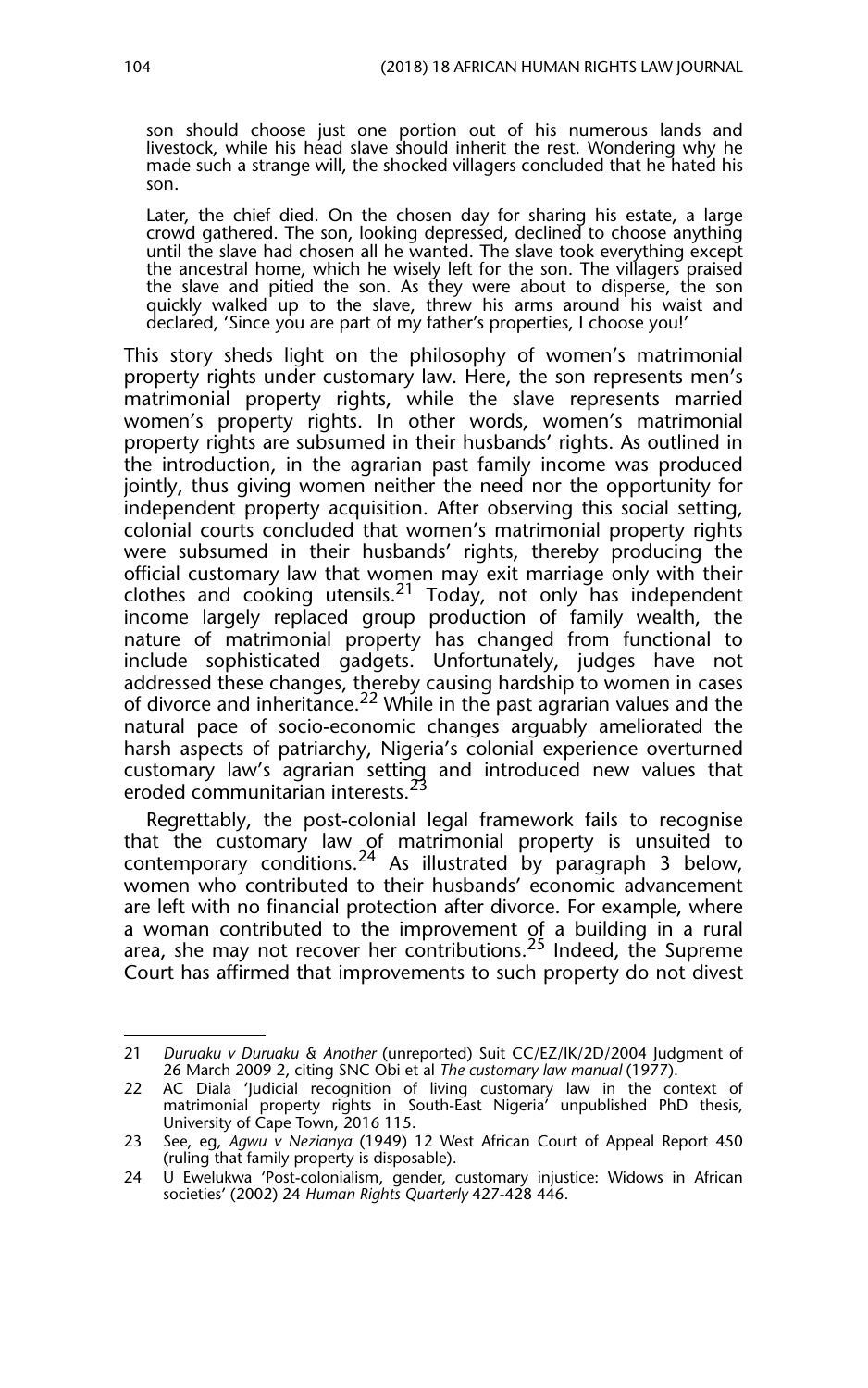it of its original character of family ownership.<sup>26</sup> This situation is aggravated by the patriarchal attitude of many judges.<sup>27</sup> What then is the legal framework in which judges adjudicate matrimonial property disputes?

#### **2.1 A problematic legal framework**

As stated in the introduction, the interaction of state law and customary law is problematic.<sup>28'</sup> The non-subjection of customary law to the Bill of Rights, and the non-statutory regulation of marriage and succession under customary law inhibit judges from invoking the Bill of Rights.<sup>29</sup> Given the supremacy of the Constitution, this, arguably, would not have been the case had the Constitution mandated judges to apply and develop customary law.<sup>30</sup>

Other than the Constitution, statutory laws studiously avoid customary law. For example, section 69 of the Matrimonial Causes Act (MCA), the only law providing for financial relief during divorce, excludes marriages 'entered into according to ... customary law'.<sup>31</sup> This exclusion of customary law marriages from statutory protection ignores the fact that it is the most common form of marriage in Nigeria.<sup>32</sup> In any case, laws relating to matrimonial property offer scant protection to women. On the one hand, these laws lack provisions for community of property,  $33$  unlike the case in England. On the other hand, they have not been reformed to address the doctrine of marital unity, which subsumes a woman's legal identity into that of her husband.<sup>34</sup>

Furthermore, there is undue deference to customary law in legislation relating to property. For example, most succession laws incorporate the provisions of section  $3(1)$  of the Wills Law of 1958.<sup>35</sup> This clause excludes statutory law from regulating the distribution or inheritance of land subject to customary law. It thereby restricts testators' rights to dispose of property in rural areas. This undue

<sup>25</sup> A Atsenuwa 'Custom and customary law: Nigerian courts and promises for women's rights' in A Obilade (ed) *Contemporary issues in the administration of justice: Essays in honour of Justice Atinuke Ige* (2001) 344.

<sup>26</sup> *Rabiu v Absi* (1996) 7 NWLR (Pt 462) 505 SC (69-70).

<sup>27</sup> In fact, the old judicial opinion was that women were inheritable chattel*.* See *Amusa v Olawumi* (2002) 12 NWLR (Pt 780) 30; *Akinnubi v Akinnubi* (1997) 2 NWLR (Pt 486) 144; *Folami v Cole* (1990) 2 NWLR (Pt 133) 445; *Aileru v Anibi* (1952) 20 NLR 45.

<sup>28</sup> Nwauche (n 5 above).

<sup>29</sup> Judges confirmed this difficulty during the author's fieldwork.

<sup>30</sup> Secs 1(1) & (3) Constitution.

<sup>31</sup> The Matrimonial Causes Act, Cap 220, Laws of the Federation of Nigeria 1990; M7, LFN 2004. See *Enweozor v Enweozor* (2012) LPELR-8544 (CA).

<sup>32</sup> IO Agbede 'Recognition of double marriage in Nigerian law' (1968) 17 *International and Comparative Law Quarterly* 735.

<sup>33</sup> A marriage in community of property is one of equal division of property.

<sup>34</sup> See, eg, L Holcombe *Wives and property: Reform of the Married Women's Property Law in nineteenth-century England* (1983).

<sup>35</sup> Cap 133, Laws of Western Nigeria 1958.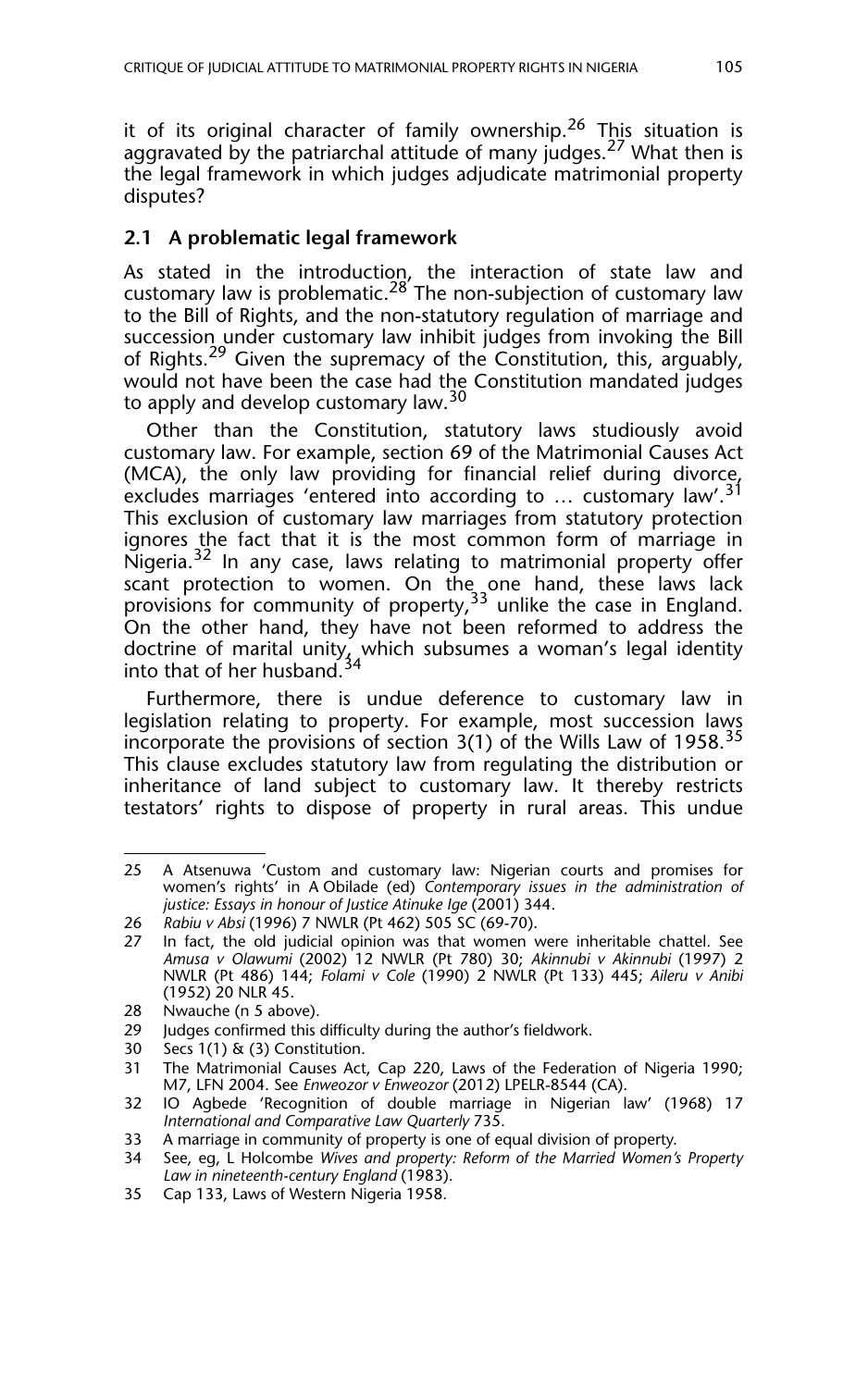deference to customary law is probably due to *verbatim* reproductions of English law, which sought to avoid open conflict with customary law.<sup>36</sup> In sum, Nigeria's legal framework fails to deal with the hardships caused by the application of customary law in modern societies. Faced with this situation, judges apply customary law with their understanding of law and its role in society. However, this understanding tends to be positivist which, as argued below, is unsuited to the nature of customary law.

#### **2.2 Nature of customary law**

The judicial process often involves questions about the nature and sources of the norms that people contest as law. The approach that judges adopt to answer these questions largely depends on their legal background.37 In Nigeria, as in many Anglophone post-colonial states, the training of judges is skewed in favour of a positivist English legal tradition, to the detriment of customary law.<sup>38</sup> It is necessary to briefly explore legal positivism to understand its impact on customary law adjudication.

Up to the mid-twentieth century, the idea that law is the command of a sovereign, which is backed by force, dominated English philosophical views of law.<sup>39</sup> Although this command theory was later replaced by a focus on the normative character of law and the institutions that apply it, law never lost a rule-based foundation. In essence, legal positivism, or the notion that law should be disassociated from morality and possess some element of a coercive character, survived the decline of the command theory.<sup>40</sup> Its survival owes much to Hart's Concept of law, which ameliorated positivist extremities by broadly situating law in a social context.<sup>41</sup> The key aspects of Hart's ideas are his primary and secondary rules, as well as his 'rule of recognition'. As he famously put it, law is 'the union of primary and secondary rules'.42 Primary rules are those rules that people owe a duty to obey, while secondary rules are mere social habits, which people may violate without condemnation. Whereas primary rules satisfy the command theory of law as they focus on the

<sup>36</sup> Sec 45(1) of the Interpretation Act, Cap 89, Laws of Nigeria and Lagos 1958.

<sup>37</sup> J Stewart 'Why I can't teach customary law' in J Eekelaar & T Nhlapo (eds) *The changing family: International perspectives on the family and family law* (1998).

<sup>38</sup> O Abdulmumini 'Lawyers, legal education and the Shari'a courts in Nigeria' (2004) 36 *Journal of Legal Pluralism* 114.

<sup>39</sup> L Green 'Legal positivism' in EN Zalta (ed) *The Stanford encyclopaedia of philosophy* (2009) http://plato.stanford.edu/archives/fall2009/entries/legal-positivism/ (accessed 23 June 2016).

<sup>40</sup> J Gardner 'Legal positivism: 5½ myths' (2001) 46 *American Journal of Jurisprudence* 199. The chief proponents of the command theory include John Austin, Thomas Hobbes and Jeremy Bentham.

<sup>41</sup> HLA Hart *The concept of law* (1994).

<sup>42</sup> Hart (n 41 above) 107.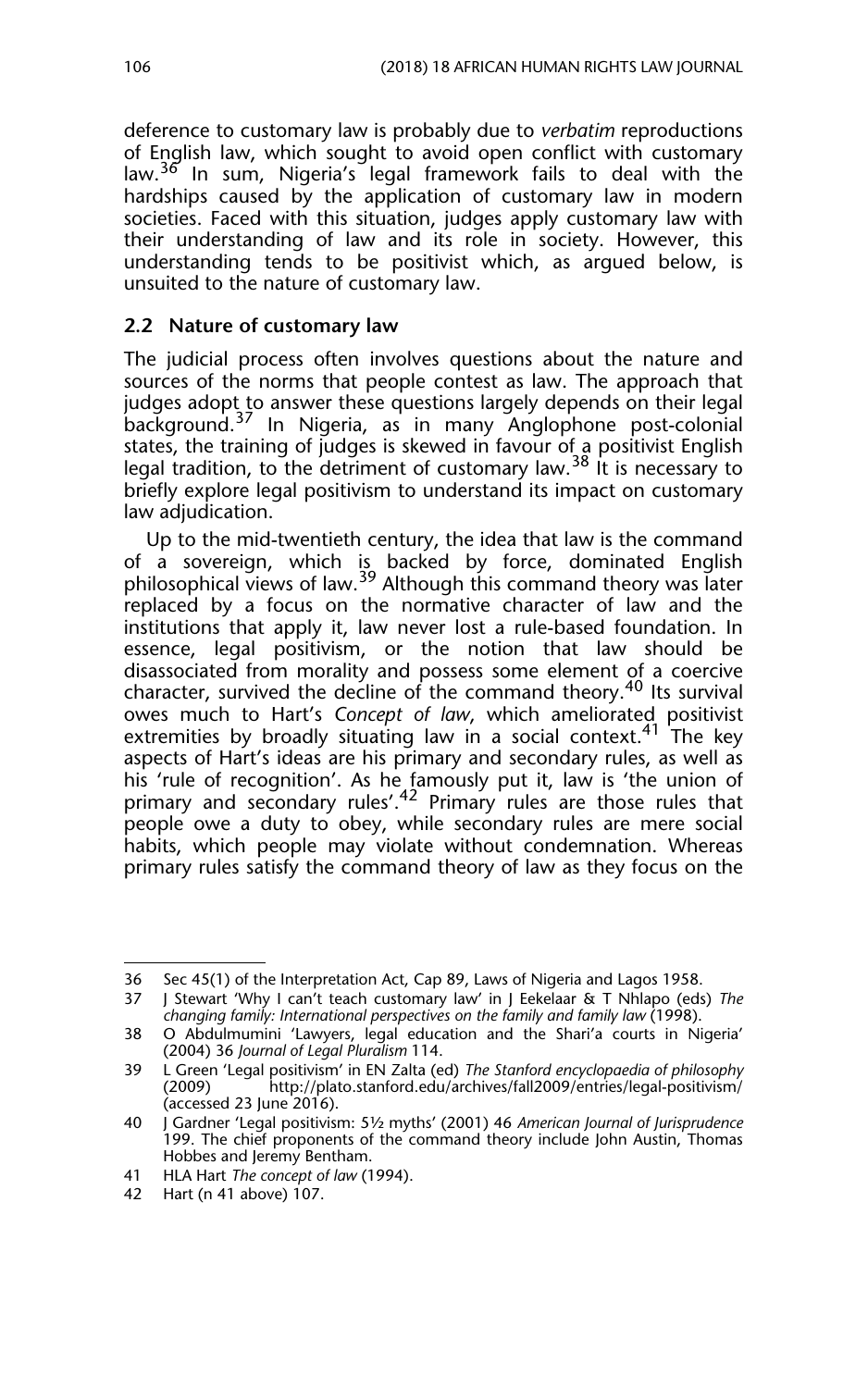actions that individuals must or must not take, secondary rules deviate from it because they hint at other sources of law than a sovereign.<sup>43</sup>

Considering that most customs do not owe their legal status to a law-making authority, Hart's work on the interaction of primary and secondary rules is significant for the judicial recognition of customs as law.<sup>44</sup> When judges – especially Nigerian judges – say that custom is a source of law, they usually mean those customs that they consider compatible with primary rules – that is recognised state (positivist) law. This creates a problem, given that 'law covers a continuum which runs from the clearest form of state law through to the vaguest forms of informal social control'.<sup>45</sup> In other words, a positivist or rule-based idea of law is incompatible with the nature of customary law, especially in post-colonial countries.<sup>46</sup>

Customary law has long been acknowledged as a flexible normative system. Its flexibility flows from 'interactive social, economic and legal forces', which compel it to adjust to socio-economic changes.<sup>47</sup> As Moore showed, these forces interact in a social field containing several normative orders, which may be state, semi-state, or non-state law such as customary law.<sup>48</sup> Their interactions feed into a norm-creation process, during which various customs, norms or rules compete with state law as 'means of coercing or inducing compliance'.<sup>49</sup> Arguably, the interaction of customary law with state law results in normative adaptations capable of creating new norms. For example, normative adaptations take place when people agree, negotiate, or reject instructions to register lands or limit amounts payable as bride wealth.<sup>50</sup> Similarly, normative adaptations occur when the state explicitly or tacitly approves curfews imposed by communities in order to curb crime, or abolishes an animal-inclusive tax policy because it offends customary law. In effect, the competitive interaction of norms in social fields leads to normative adaptations and, subsequently, changes in customary law, of which judges are the arbiters. In essence, normative adaptations to socio-economic changes

<sup>43</sup> J Hund '"Customary law is what people say it is" – HLA Hart's contribution to legal anthropology' (1998) 84 *Archives for Philosophy of Law and Social Philosophy* 420.

<sup>44</sup> Hart (n 41 above) 48 92. This does not mean an endorsement of Hart's confinement of customary law to a 'pre-legal form of government'. See Hart 116.

<sup>45</sup> GR Woodman 'Ideological combat and social observation: Recent debate about legal pluralism' (1998) 42 *Journal of Legal Pluralism* 45.

<sup>46</sup> See, generally, D Pimentel 'Legal pluralism in post-colonial Africa: Linking statutory and customary adjudication in Mozambique' (2014) 14 *Yale Human Rights and Development Journal* 59.

<sup>47</sup> C Himonga & C Bosch 'The application of African customary law under the Constitution of South Africa: Problems solved or just beginning' (2000) 117 *South African Law Journal* 319.

<sup>48</sup> S Moore 'Law and social change: The semi-autonomous social field as an appropriate subject of study' (1973) 7 *Law and Society Review* 719.

<sup>49</sup> S Moore *Law as process: An anthropological approach* (1978) 56-57. Even within a social field, there may be normative variations (cultural pluralism). See, eg *Egharevba v Orunonghae* (2001) 11 NWLR (Pt 724) 318 [CA] 337 per Ibiyeye JCA.

<sup>50</sup> See, eg, the Limitation of Dowry Law, Eastern Region Law 23 of 1956.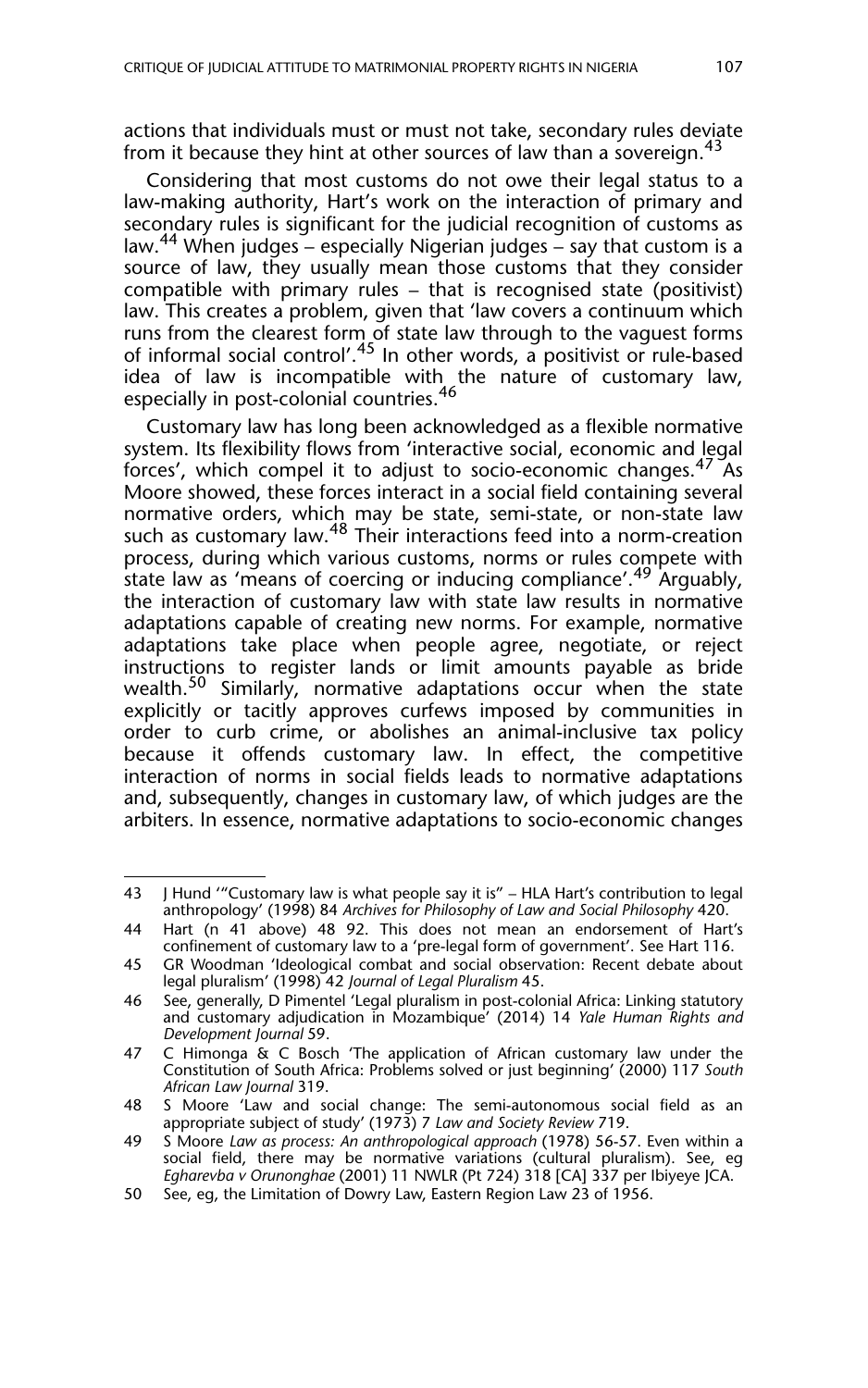underlie customary law's flexibility. The problem seems to lie in recognising when these adaptations acquire the character of law.

Hund's distinction between social habits and social rules offers help for this problem.<sup>51</sup> A social rule has 'internal' and 'external' aspects. The external aspect is phenomena that are easily observable. While not easily observable, the internal aspect refers to conscious attitudes towards acceptable behaviour, which examine human conduct in order to determine whether a sense of obligation is involved. As Hart put it, it is 'a critical reflective attitude to certain patterns of behaviour as a common standard'.<sup>52</sup> In other words, deviation from a social habit or custom does not need to attract criticism unless there is a sense of obligation attached to the custom. This sense of obligation gives custom the legal character it requires for its judicial recognition. As Fuller argued, an obligation is not incurred in human actions 'simply because a repetitive pattern can be discerned .... Customary law arises out of repetitive actions when and only when such actions are motivated by a sense of obligation.<sup>53</sup> Thus, where threatened deviations meet with pressure for conformity, and actual deviations are seen as violations of acceptable conduct, the custom in question should be regarded as law. Hund rightly argues that 'it is the existence of this critical reflective attitude which distinguishes custom simpliciter from customary law'.<sup>54</sup>

In the above sense, the internal aspects of customs serve as guides to the conduct of social life.<sup>55</sup> This internal aspect is flexible as it is dependent on contemporary social ideas of acceptable conduct. If only the external aspects of customs are observed by scholars or applied by judges, the result is likely to be what scholars refer to as official customary law.<sup>56</sup>

This brand of customary law covers external perceptions of customs, as reflected in court judgments, textbooks, codifications and restatements. It gives an incomplete picture of customary law as it neglects the foundational values that inform customs.<sup>57</sup> These values, which underpin the internal aspects of customs, are what explain the manners in which members of a social group view their normative behaviour. Their critical reflective attitude to their rules enables them

<sup>51</sup> Hund (n 43 above).

<sup>52</sup> Hart (n 41 above) 54.

<sup>53</sup> L Fuller 'Human interaction and the law' (1969) 14 *American Journal of Jurisprudence* 16.

<sup>54</sup> As above.<br>55 Hund (n 4

Hund (n 43 above) 424.

<sup>56</sup> TW Bennett 'Re-introducing African customary law to the South African legal system' (2009) 57 *American Journal of Comparative Law* 3; Himonga & Bosch (n 47 above); GR Woodman 'Some realism about customary law – The West African experience' (1969) *Wisconsin Law Review* 128.

<sup>57</sup> Stewart and others referred to these values as underlying general principles. See J Stewart 'Why I can't teach customary law' (1997) 14 *Zimbabwe Law Review* 18; Nhlapo (n 15 above) 138 141 145-146; Dengu-Zvobgo et al *Inheritance in Zimbabwe: Law, customs and practices* (1994) 252 254.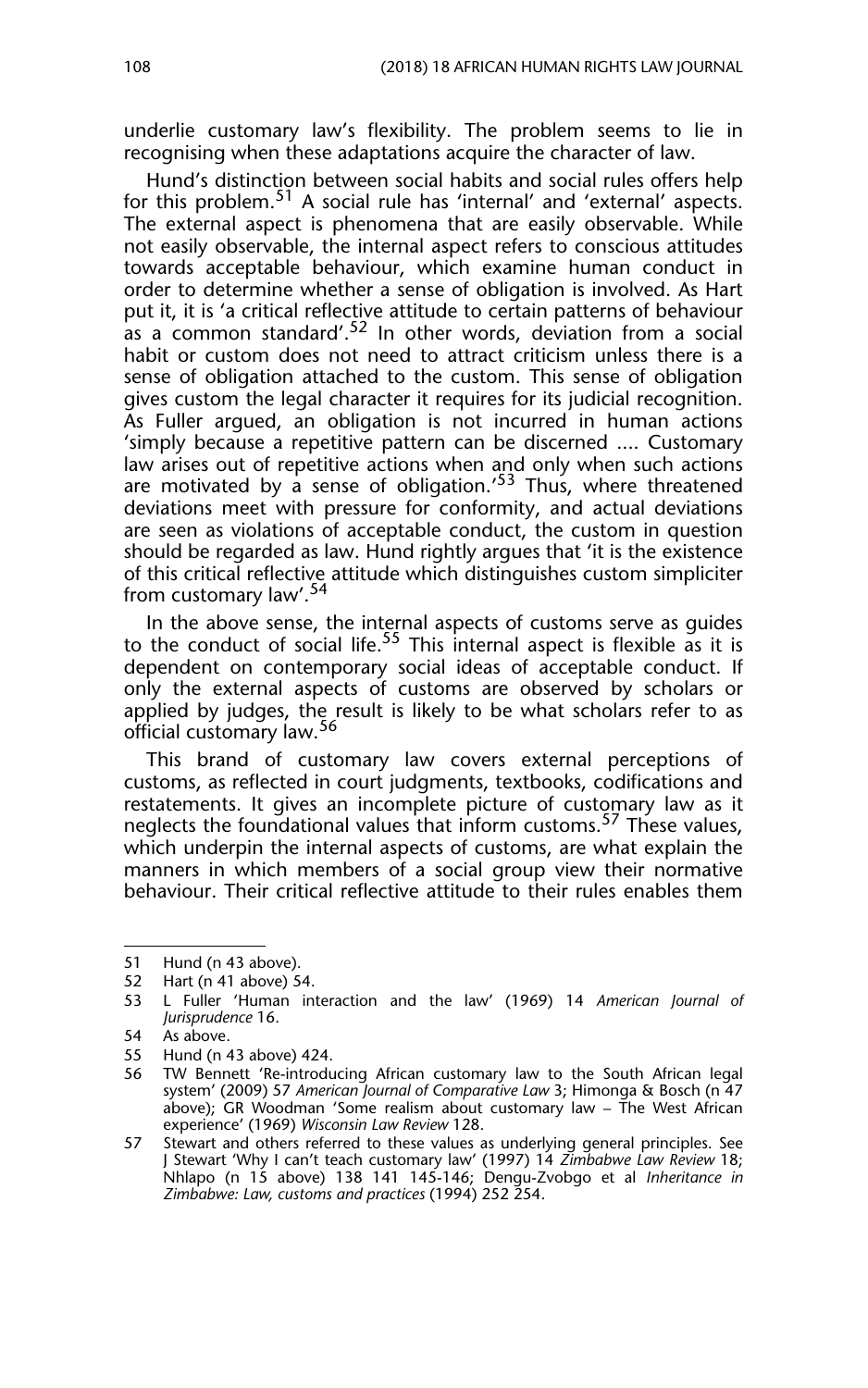to determine when a custom has outlived its usefulness or when it needs to be modified to suit socio-economic changes. Therefore, it is important for judges to consider not only the external, but also the internal aspects of customary law. If they focus only on the external aspects, they might miss the values that underpin people's adaptation of customs to socio-economic changes, thereby denying women matrimonial property rights. On the other hand, a holistic approach, which includes both the internal and external aspects of customs, will enable judges to interpret customs in ways that reflect the changed social realities surrounding matrimonial property acquisition.

Unfortunately, Nigerian judges often adopt a positivist approach to customary law by assessing it only from an external point of view – that is a rule-based system of law.<sup>58</sup> The problem with this approach is that it could perpetuate distorted versions of customary law. As scholars revealed, colonial judges generally relied on versions given to them by interpreters and community representatives such as chiefs and elders, some of whom had vested interests in the subject matter in question.<sup>59</sup> These vested interests ranged from property to political power and gender dominance.<sup>60</sup> Indeed, African customary law became so distorted that it was described as a '"construction" of the colonial judiciary in complicity with (African) elders'.<sup>61</sup>

The probability of judicial recognition of distorted versions of customary law is heightened by the doctrine of precedent, which stifles the dynamism of customary law.<sup>62</sup> As a Supreme Court judge observed, 'customary laws were formulated from time immemorial. As our society advances, they are removed from their pristine social ecology. They meet situations which were inconceivable at the time they took root.' $63$  The positivist attitude of judges is worsened by the means of proving customary law.

#### **2.3 Proof of customary law**

The proof of customary law in Nigeria is bedevilled by several challenges. These include the orality of customs; the technical nature of rules of pleadings; the competence of parties' legal representation; and the legal background of judges. For issues of customary law, the Supreme Court and Court of Appeal may only adjudicate appeals

<sup>58</sup> See the discussion in sec 3.

<sup>59</sup> See, eg, ML Chanock *Law, custom and social order: The colonial experience in Malawi and Zambia* (1998); ML Chanock 'Neither customary nor legal: African customary law in an era of family law reform' (1989) 3 *International Journal of Law and Family* 76; F Snyder 'Colonialism and legal form: The creation of "customary law" in Senegal' (1981) 19 *Journal of Legal Pluralism* 49.

<sup>60</sup> As above. See also *Okanlawon v Olayanju* (unreported) Suit H05189176, Oshogbo High Court, 24 August 1978, per Sijuwade J.

<sup>61</sup> W Ncube 'The white paper on marriage and inheritance in Zimbabwe: An exercise in superfluity and mischief' (1993) 5 *Legal Forum* 12.

<sup>62</sup> *Agbai v Okogbue* (1991) 7 NWLR (Pt 204) 417.

<sup>63</sup> *Agbai v Okogbue* (n 62 above) per Nwokedi JSC.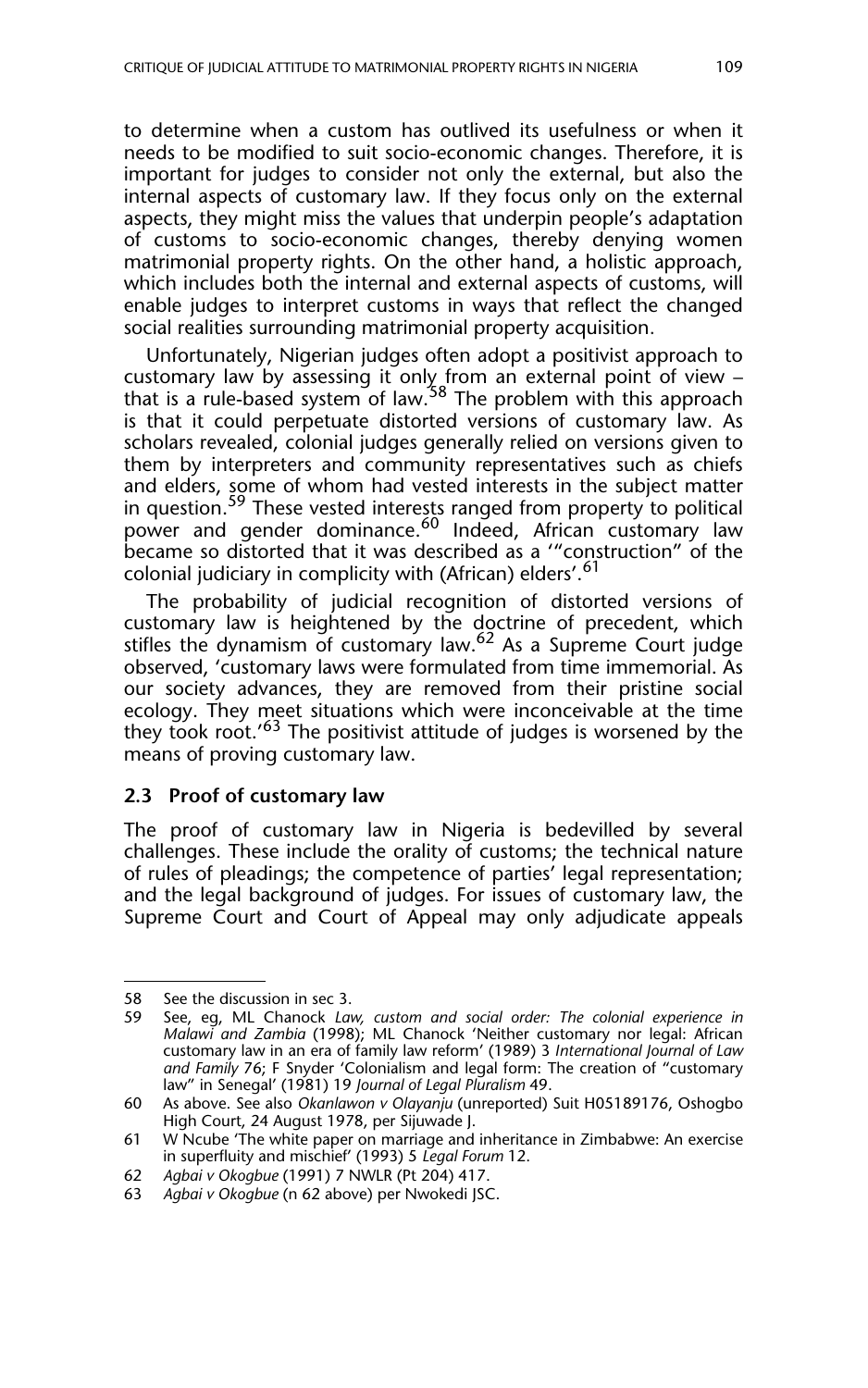arising from the High Court or customary courts of appeal in Nigeria's federating states. Customary courts which have original jurisdiction over customary law are constituted by a panel of three judges.<sup>64</sup> The panel presidents are legal practitioners, while other members are drawn from elderly, mostly retired senior public officers, who are deemed to be knowledgeable in the customs of their respective communities. Unlike the case in appellate courts, the Evidence Act is not applicable in customary courts.<sup>65</sup> Section  $16(1)$  of this Act states that '[a] custom may be adopted as part of the law governing a particular set of circumstances if it can be judicially noticed or can be proved to exist by evidence'. From this provision, two means of proving customary law in appellate courts are discernible.

The first is by evidence, and the other is by judicial notice. Section 16(1) of the Evidence Act and customary court laws place the burden of proving a custom on the person relying on it.<sup>66</sup> Section 17 states that 'a custom may be judicially noticed when it has been adjudicated upon once by a superior court of record'. Notably, judicial notice inhibits litigants from showing how their way of life adjusts to socioeconomic changes.<sup>67</sup> It is only through proving customs that their past and present social settings may be properly articulated and their foundational values revealed. For example, on several occasions, the Supreme Court has declared that the denial of widows' rights of succession to their husbands' estates enjoys judicial notice because of its notoriety.<sup>68</sup>

However, judicial notice robs widows of at least three things. The first is an opportunity to explain the foundations of the male primogeniture custom and how this custom is accompanied by heirs' duty to support a deceased person's dependants.<sup>69</sup> The second is an opportunity to explain how acculturation, urbanisation and other socio-economic changes make it difficult for heirs to fulfil this duty of care. In other words, widows lack a platform to explain the disappearance of a correlation between inheritance and heirs' responsibility to care for deceased persons' dependants.<sup>70</sup> Finally, women are unable to assert the unsuitability of customary law to their contributions to matrimonial property through their independent income. The best means of establishing customary law thus is by placing the burden of proof on the party asserting a custom's continued relevance.

<sup>64</sup> The Panel may sit with two members: sec 3 of the Abia State Customary Courts Law 6 of 2011.

<sup>65</sup> Evidence Act of 2011, which repealed the Evidence Act Cap E14, LFN 2004.

<sup>66</sup> The Supreme Court has affirmed this position in *Sokwo v Kpongbo* (2008) 34 WRN 8.

<sup>67</sup> *Olabanji v Omokewu* (1992) 7 SCNJ 266 281.

<sup>68</sup> *Nzekwu v Nzekwu* (1989) NWLR (Pt 104) 373; *Osilaja v Osilaja* (1972) 10 SC 126.

<sup>69</sup> Okoro (n 16 above).<br>70 AC Diala 'Reform of

AC Diala 'Reform of the customary law of inheritance in Nigeria: Lessons from South Africa' (2014) 14 *African Human Rights Law Journal* 637.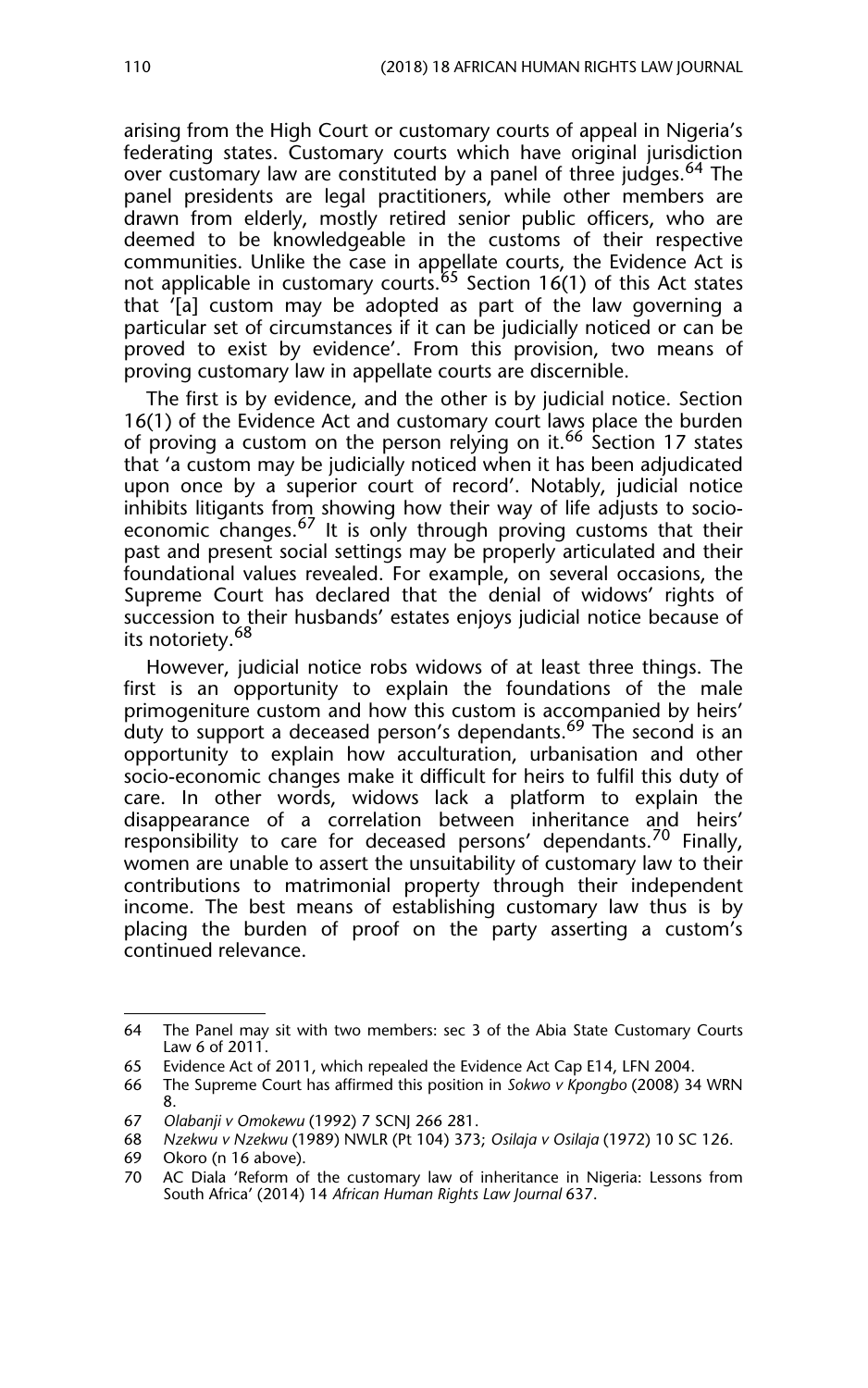Notably, the main mode of proof in divorce matters is oral evidence, in which a party must demonstrate the existence of a marriage and why the marriage has broken down. Oral evidence could enable a woman to claim matrimonial property or compensation by showing her contributions to its acquisition. It could also enable her to explain the changing nature of property and the influence of socio-economic changes, such as labour migration and independent income on property acquisition. Accordingly, the proof of customs by evidence is preferable to proof by judicial notice.<sup>71</sup> This background informs the analysis below of the attitude of Supreme Court and Court of Appeal judges towards women's matrimonial property rights under customary law.

## **3 Judicial attitude towards matrimonial property rights**

Rather than the Bill of Rights, the thread running through the cases analysed here is the repugnancy test. The original aim of this test was to ensure that customs did not offend English law and its associated Christian notions of morality.72 In *Eshugbayi Eleko v Officer Administering the Government of Nigeria*, 73 Lord Atkins declared that a barbarous custom is one that is repugnant to natural justice, equity and good conscience. However, the phrase 'natural justice, equity and good conscience' has never bee<u>n</u> defined, nor have judges attempted to clearly articulate its meaning.<sup>74</sup> As Elias put it, in 'many of the cases decided on this principle, no consistent principle is discernible and some of the decisions are hard to justify'.<sup>75</sup> This conclusion remains valid today, as the discussion below illustrates.

#### **3.1 Judicial use of the repugnancy test**

The decision that typifies the attitude of Nigeria's apex courts to matrimonial property is *Nezianya v Okagbue*. 76 After the death of her husband, a widow began letting his houses to tenants. Later on, she sold a portion of the land and, with the proceeds, built two huts on another portion of the land. When she wanted to sell more parcels of land, her husband's family objected. She devised the disputed land to her late daughter's child, Mrs Julie Nezianya, who sued the husband's family. Julie sought exclusive possession of the land, claiming that her grandmother had had long, adverse possession of it. The trial court

<sup>71</sup> R Nwabueze 'The dynamics and genius of Nigeria's indigenous legal order' (2002) 1 *Indigenous Law Journal* 173.

<sup>72</sup> Nwabueze (n 71 above) 176; *Laoye v Oyetunde* (1944) AC 170; T Elias *Law and social change in Nigeria* (1972) 270-271.

<sup>73 (1931)</sup> AC 662 673.

<sup>74</sup> A Obilade *The Nigerian legal system* (1990) 100.

<sup>75</sup> T Elias *The judicial process in Commonwealth Africa* (1977) 53.

<sup>76 (1963) 1</sup> ANLR 352.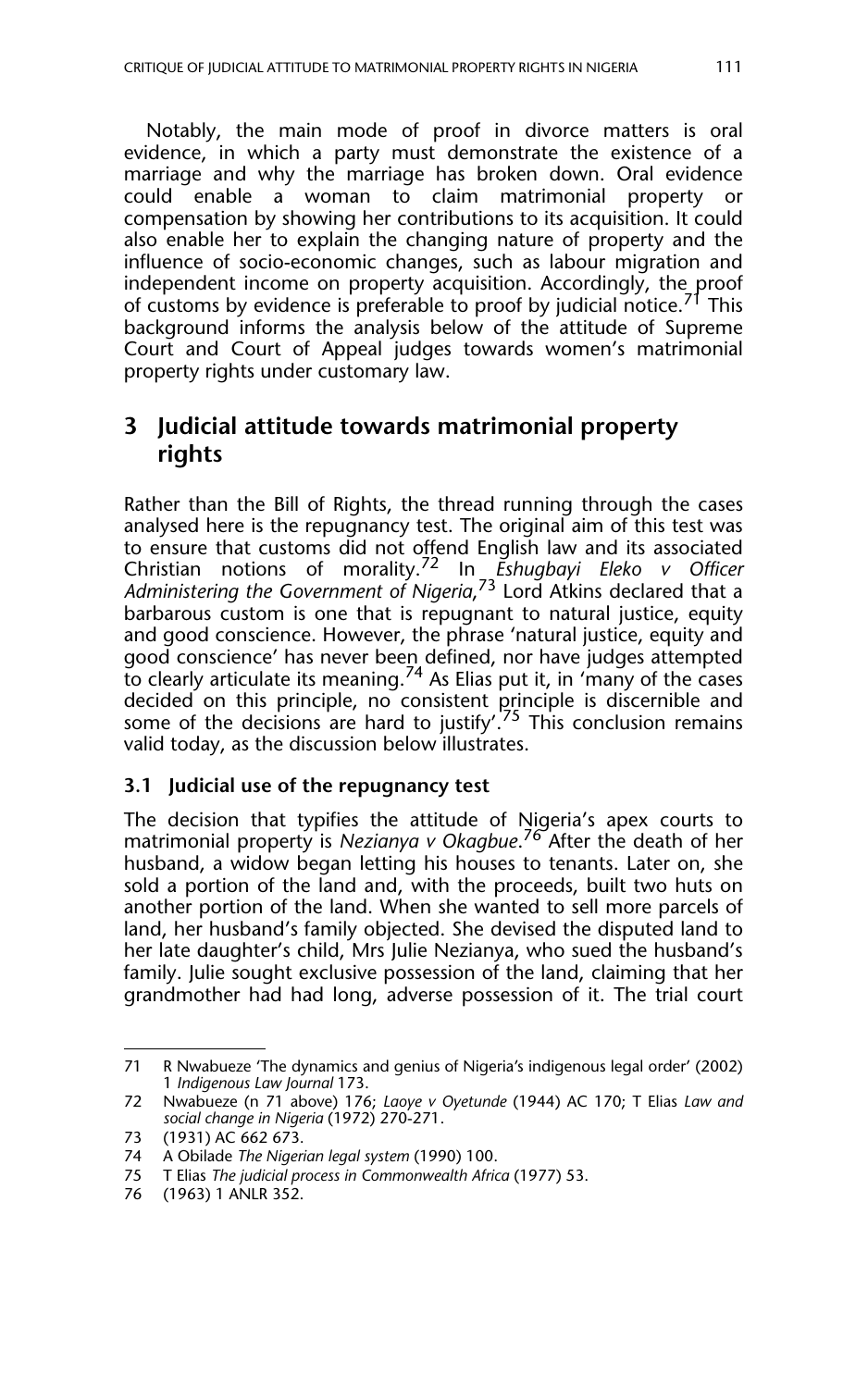held that possession by a widow of her husband's land cannot negate the rights of her husband's family as to enable her acquire an absolute right of possession against the family. Julie appealed to the Supreme Court.

Here, the key question was twofold. The first is the ambit of a widow's right to her late husband's estate under Onitsha customary law. The second is the custom of male primogeniture which gives the first son (*Okpala*) the right to alienate his late brother's property during his widow's lifetime. In declaring the respondent's alienation of his brother's property as failing the repugnancy test, the Court stated:<sup>77</sup>

The essence of possession of the wife in such a case is that she occupies the property or deals with it as a recognised member of her husband's family and not as a stranger; nor does she need express consent or permission of the family to occupy the property so long as the family make no objection ... The consent, it would appear, may be actual or implied from the circumstances of the case, but she cannot assume ownership of the property or alienate it. She cannot, by the effluxion of time, claim the property as her own. If the family does not give their consent, she cannot, it would appear, deal with the property. She has, however, a right to occupy the building or part of it, but this is subject to good behaviour.

The Supreme Court did not examine the philosophical foundations of the male primogeniture custom. By subjecting a widow's possessory right to good behaviour, it sought a balance between preserving this  $\frac{1}{2}$  custom and curbing its hardship on widows.<sup>78</sup> Twenty-seven years later it clarified this decision in *Nzekwu v Nzekwu*. 79

Here, the deceased had died intestate, leaving a wife, Mrs Christina Nzekwu, and two female children. Mrs Nzekwu's in-laws sold the disputed house and the purchaser gave it out to tenants. The Court of Appeal held that a widow without a male child who chooses to retain her husband's name has the right to reside in the matrimonial home even if she is childless. She also has the right to use her matrimonial property as long as her rights do not negate the rights of her late husband's family.

On appeal, the Supreme Court ruled that a widow has the right to reside in the matrimonial home, to be given farm land for cultivation, and to be supported by her husband's family. However, it upheld the lower court's validation of the male primogeniture custom and affirmed that a widow's matrimonial property rights are relative. Delivering a 74-page judgment, Nnamani JSC declared:80

The rights of a widow in her husband's property in customary law have been settled. A widow who chooses to remain in the husband's house and in his name is entitled, in her own right and notwithstanding that she has no children to go on occupying the matrimonial home and to be given

<sup>77</sup> *Nezianya v Okagbue* (n 76 above) per Ademola CJN 356-357.

<sup>78</sup> See also *Odiari v Odiari* (2009) 11 NWLR (Pt1151) 26 37.

<sup>79 (1989)</sup> NWLR (Pt 104) 373.

<sup>80</sup> *Nzekwu v Nzekwu* (n 79 above) 395.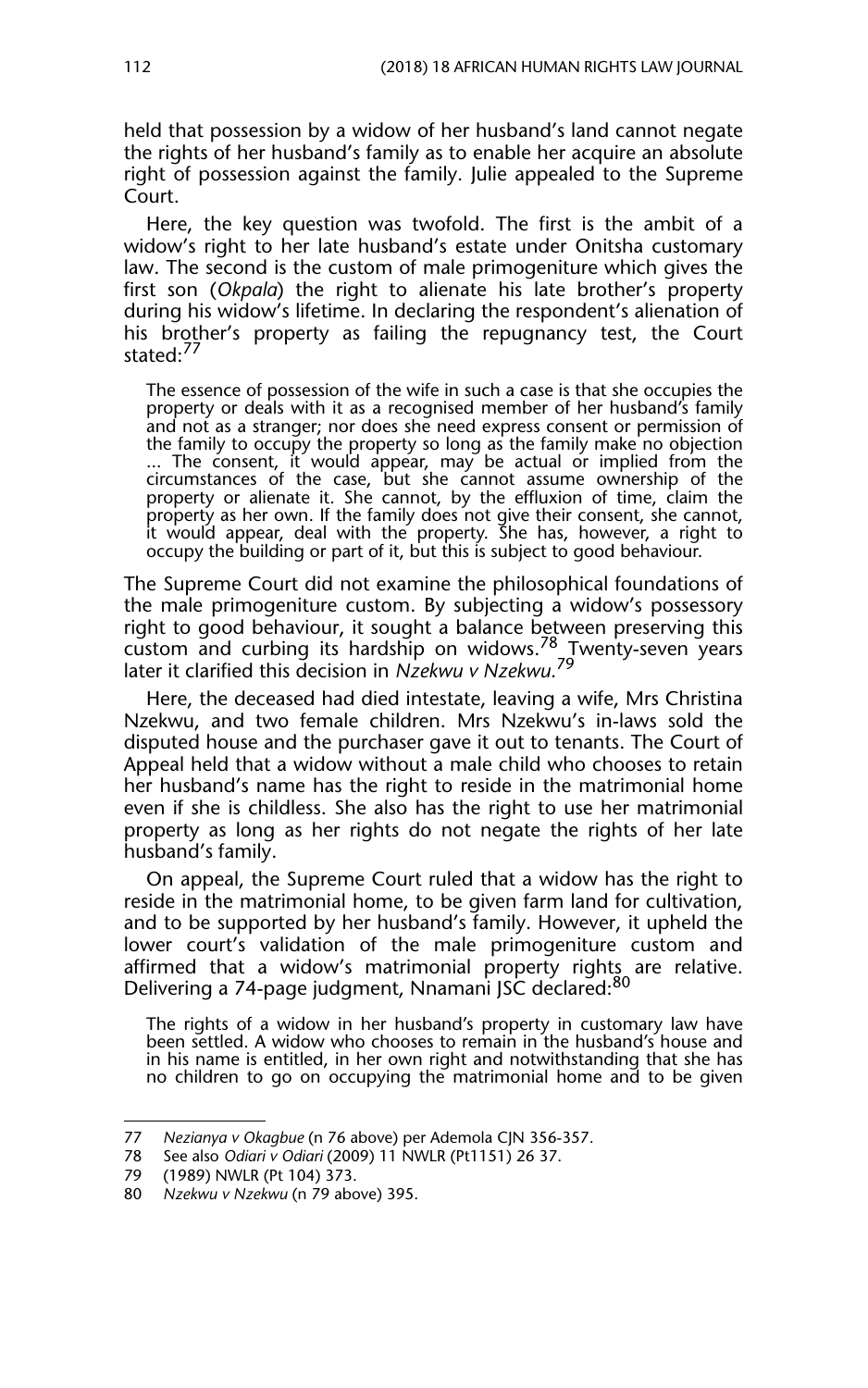some share of his farmland for her cultivation and generally to maintenance by her husband's family. Should her husband's family fail to maintain her, it seems that she can let part of the house to tenants and use the rent obtained thereby to maintain herself. Her interest in the house and farmland is merely possessory and not proprietary, so that she cannot dispose of it out-and-out.

#### Nnamani JSC cited with approval the conclusion of the trial judge, Nwokedi I:<sup>81</sup>

Subject to good behaviour, plaintiff in this case has the right of possession of her late husband's property and no member of her husband's family has the right to dispose of the property at least whilst she is still alive … Any Onitsha custom which postulates that the 1st defendant has the right to alienate, as the Okpala, property of a deceased person in the lifetime of his widow, is in my view a barbarous and uncivilized custom, which, in my view, should be regarded as repugnant to equity and good conscience.

The *Nzekwu* judgment showed the Supreme Court's unwillingness to directly confront the male primogeniture custom by analysing its foundational value and relevance to contemporary conditions. Aware that invoking the Bill of Rights would imply a striking down of this custom it resorted to the repugnancy test. Notably, Craig JSC and Nnaemeka-Agu JSC dissented in the *Nzekwu* case on two grounds. First, they held that Mrs Nzekwu had failed to prove that the disputed property was partitioned to her late husband. Second, they held that her conduct, just like Mrs Nezianya's conduct, was a denial of the family's title, which amounted to bad behaviour. Their reasoning ignores the reality that greedy brothers-in-law could appropriate widows' matrimonial properties on the ground that they had abused their possessory rights.

The Supreme Court's balancing act was bound to lead to inconsistencies, given that the primogeniture custom does not manifest only in matrimonial property disputes. This was the case in *Ejiamike v Ejiamike*. 82 Here, the plaintiff claimed that the defendants were jointly managing the property of their late father in disregard of his right as the family head (*Okpala*). Conversely, the defendants claimed that the custom of male primogeniture relied on by the plaintiff was repugnant to natural justice, equity and good conscience. The trial judge rejected this claim, holding that the onus is on the defendants to establish that the custom relied on by the plaintiff failed the repugnancy test.<sup>83</sup>

Twenty-two years later an opportunity to correct this decision and strike down the custom of male primogeniture arose in *Okonkwo v* Okagbue.<sup>84</sup> Here, Mr Nnayelugo Okonkwo of Ogbotu village died in 1931, survived by five sons, including the plaintiff. He was also survived by two sisters who were the first and second defendants.

<sup>81</sup> Record of appeal 65.

<sup>82 (1972)</sup> ECSNLR 130 (High Court).

<sup>83</sup> As above.

<sup>84 (1994) 9</sup> NWLR (Pt 368) 301.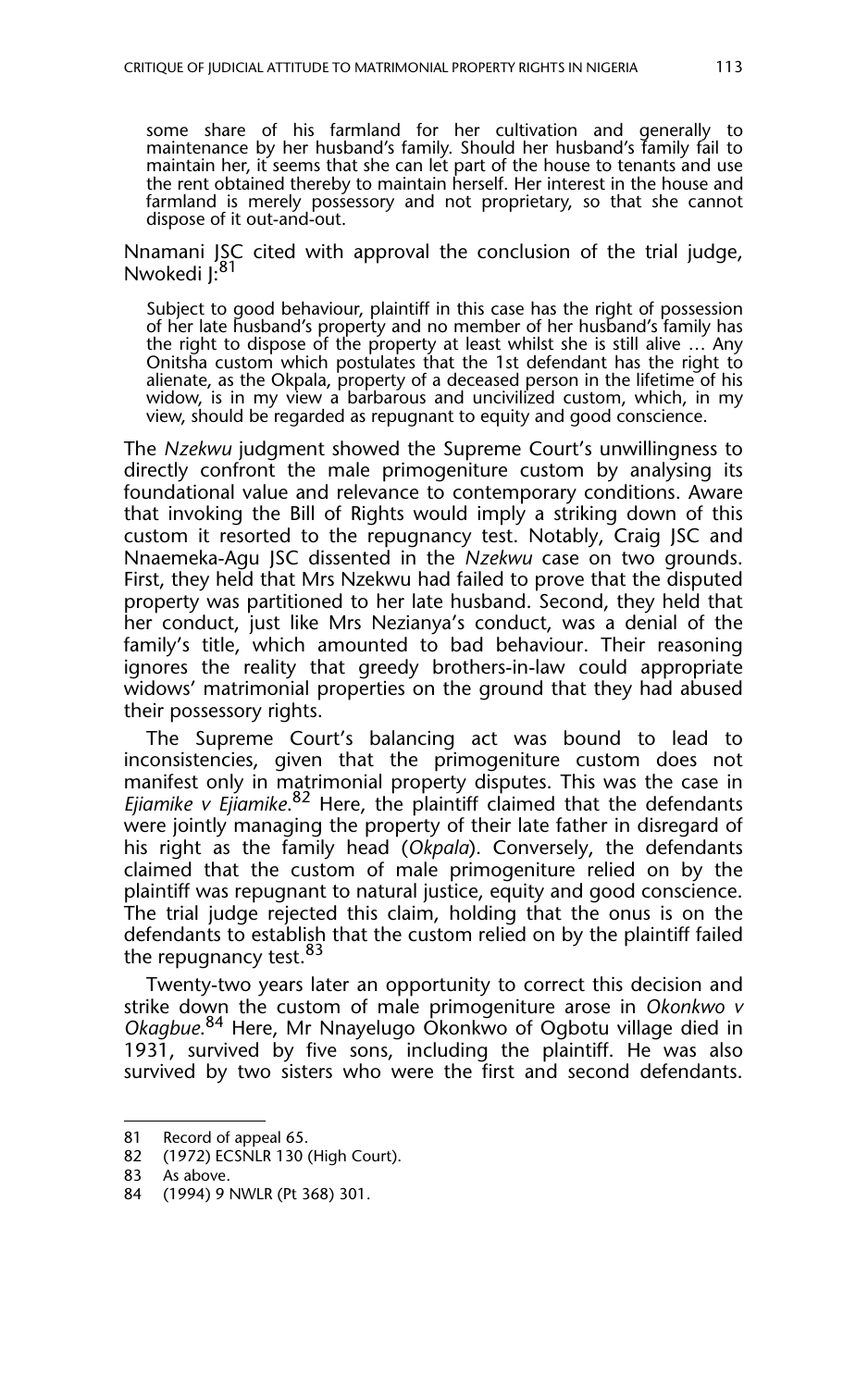These childless women had separated from their husbands and returned to their family home at Ogbotu. About 30 years after Okonkwo's death the sisters, acting under Onitsha customary law, married the third defendant for their deceased brother with the consent of some family members and village elders. The third defendant gave birth to six sons, all in Okonkwo's name. The plaintiff and his brothers refused to acknowledge these children.

Interestingly, both the High Court and the Court of Appeal upheld the custom of marriage to a deceased person. On appeal, the Supreme Court declared that the disputed custom not only failed the repugnancy test, but it also contradicted public policy. In a remarkable philosophical turn, the Court declared:<sup>85</sup>

A conduct that might be acceptable a hundred years ago may be heresy these days and *vice versa*. The notion of public policy ought to reflect the change. That a local custom is contrary to public policy and repugnant to natural justice, equity and good conscience necessarily involves a value judgment by the court. But this must objectively relate to contemporary mores, aspirations, expectations and sensitivities of the people of this country and to consensus values in the civilised international community ... We are a part of that community and cannot isolate ourselves from its values. Full cognisance ought to be taken of the current social conditions, experiences and perceptions of the people. After all, custom is not static.

The Court's reference to 'contemporary mores, international community' and changing customary law is worth noting, given its reasoning in the *Mojekwu* case below.<sup>86</sup>

#### **3.2 Supreme Court's use of the Bill of Rights**

The Supreme Court's use of the Constitution in customary law issues is staggeringly conservative. The *Mojekwu* case illustrated that prior to April 2014, the Court's deference to the male primogeniture custom was justified on the need to respect the customary law of communities. $87$  The Court did not seem to mind that its attitude infringed the Constitution's anti-discrimination clause.<sup>88</sup> The appellant, Mr Iwuchukwu, sued Mrs Mgbafor Mojekwu who, following her death, was substituted by her daughter, the respondent. Mr Iwuchukwu claimed right of occupancy over a property at 61 Venn Road, Onitsha. He claimed that under the *oli-ekpe* (primogeniture) custom of Nnewi, the brother of a man without a male child inherits his estate, even where the deceased had female children. The High Court dismissed his suit. Notably, the parties did not request the invalidation of the *oli-ekpe* custom, nor did the trial

<sup>85</sup> As above.

<sup>86</sup> See also *Akpalakpa v Igbaibo* (1996) 8 NWLR (Pt 468) 553 (CA), which struck down a custom for allegedly militating against the economic, political and social development of a community.

<sup>87</sup> *Mojekwu v Mojekwu* (1997) 7 NWLR (Pt 512) 283. Following the substitution of the deceased respondent on appeal to the Supreme Court, the case became *Mojekwu v Iwuchukwu* (2004) 11 NWLR (Pt 883) 196.

<sup>88</sup> See also *Ejiamike v Ejiamike* (n 82 above).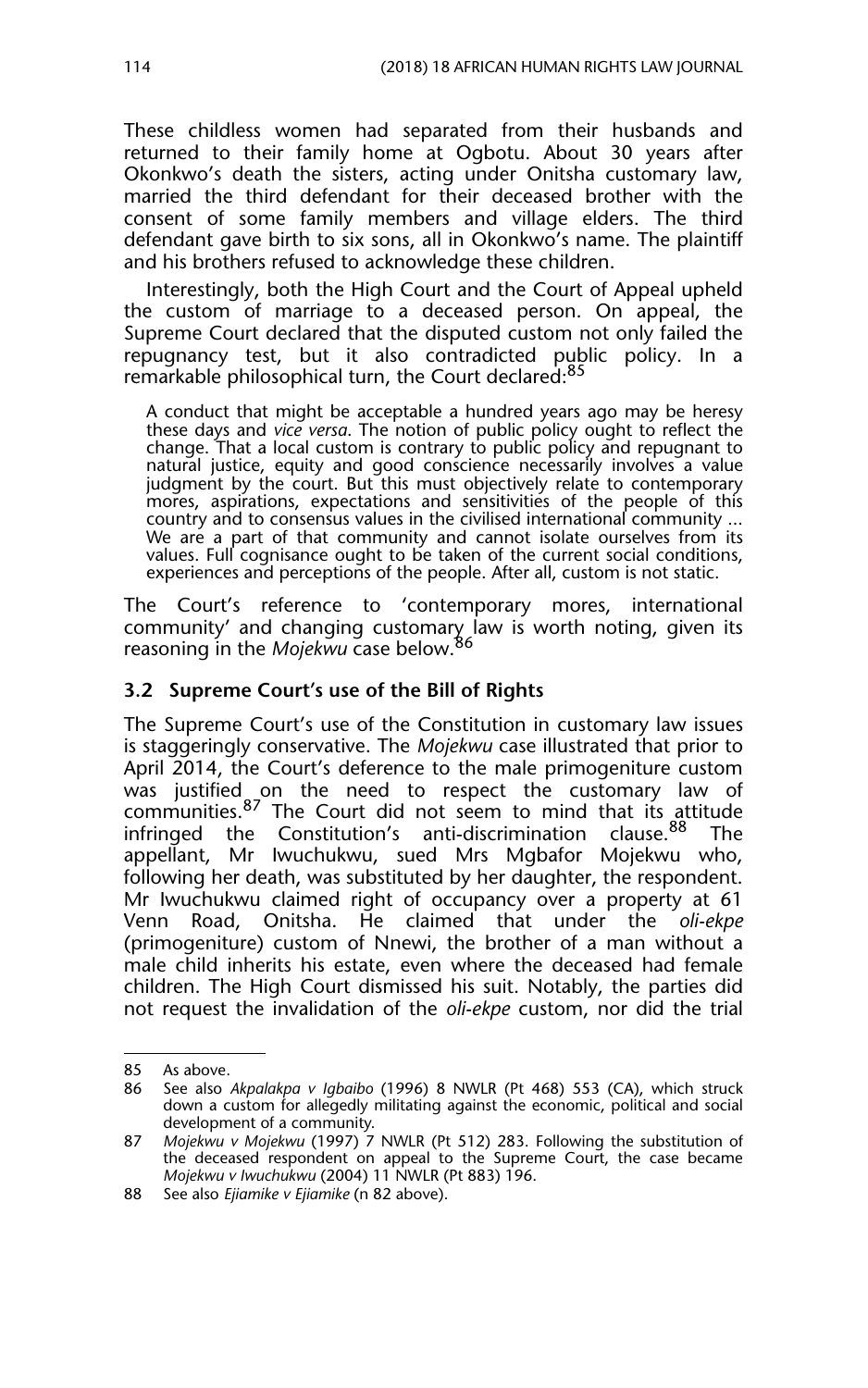court address it. In dismissing Mr Iwuchukwu's appeal the Court of Appeal, on its own, invalidated the *oli-ekpe* as repugnant to natural justice, equity and good conscience. 89

The first issue on appeal in the Supreme Court was the propriety of the Court of Appeal's unsolicited invalidation of the *oli-ekpe* custom. The Supreme Court held that in the circumstances, the invalidation was wrong. It based this reasoning on the need for judicial declarations to be founded on the claims of the parties. This finding on pleadings, a well-known judicial principle,<sup>90</sup> is significant for women's access to justice. Women who cannot afford lawyers, or whose lawyers are incompetent, are adversely affected by a strict adherence to rules of pleadings. In attempting to avoid the Bill of Rights and subjectively utilise the repugnancy test, the Supreme Court contradicted itself as follows:<sup>91</sup>

A custom cannot be said to be repugnant to natural justice, equity and good conscience just because it is inconsistent with English Law concepts or some principle of individual rights as understood in any other legal system … Admittedly, there may be no difficulty in reaching a decision in some obviously outrageous or needlessly discriminatory customs. In some other cases, it may not be so easy.

Given the Court's attitude in issues such as in the *Mojekwu* case it is difficult to imagine a custom more discriminatory than the *oli-ekpe*. As if its justification for condemning the invalidation of this custom is not unfortunate enough, the Court went on to make the following astonishing statement:<sup>92</sup>

The (lower court) was no doubt concerned about the perceived discrimination directed against women by the said Nnewi *oli-ekpe* custom and that is quite understandable. But the language used made the pronouncement so general and far-reaching that it seems to cavil at, and is capable of causing strong feelings against all customs which fail to recognise a role for women – for instance, the custom and tradition of some communities which do not permit women to be natural rulers or family heads. The import is that those communities stand to be condemned without a hearing for such fundamental custom and tradition they practise by the system by which they run their native communities. It would appear for these reasons that the underlying crusade in that pronouncement went too far to stir up a real hornet's nest even if it had been made upon an issue joined by the parties, or properly raised and argued.

The Court's reasoning belittled the supremacy of the Constitution, which imposes a duty on the courts to strike down any law that contradicts the Bill of Rights. $93$  This conservative attitude to women's

<sup>89</sup> Per Tobi JCA 304-305.<br>90 Atovebi v Odudu (1990

<sup>90</sup> *Atoyebi v Odudu* (1990) 6 NWLR (Pt 157) 384; *Ude v Chimbo* (1998) 12 NWLR (Pt 577) 169; *Oyekanmi v NEPA* (2000) 15 NWLR (Pt 690) 414.

<sup>91</sup> *Mojekwu v Iwuchukwu* (2004) per Uwaifo JSC.

As above.

<sup>93</sup> Secs 1(1) & (3) Constitution.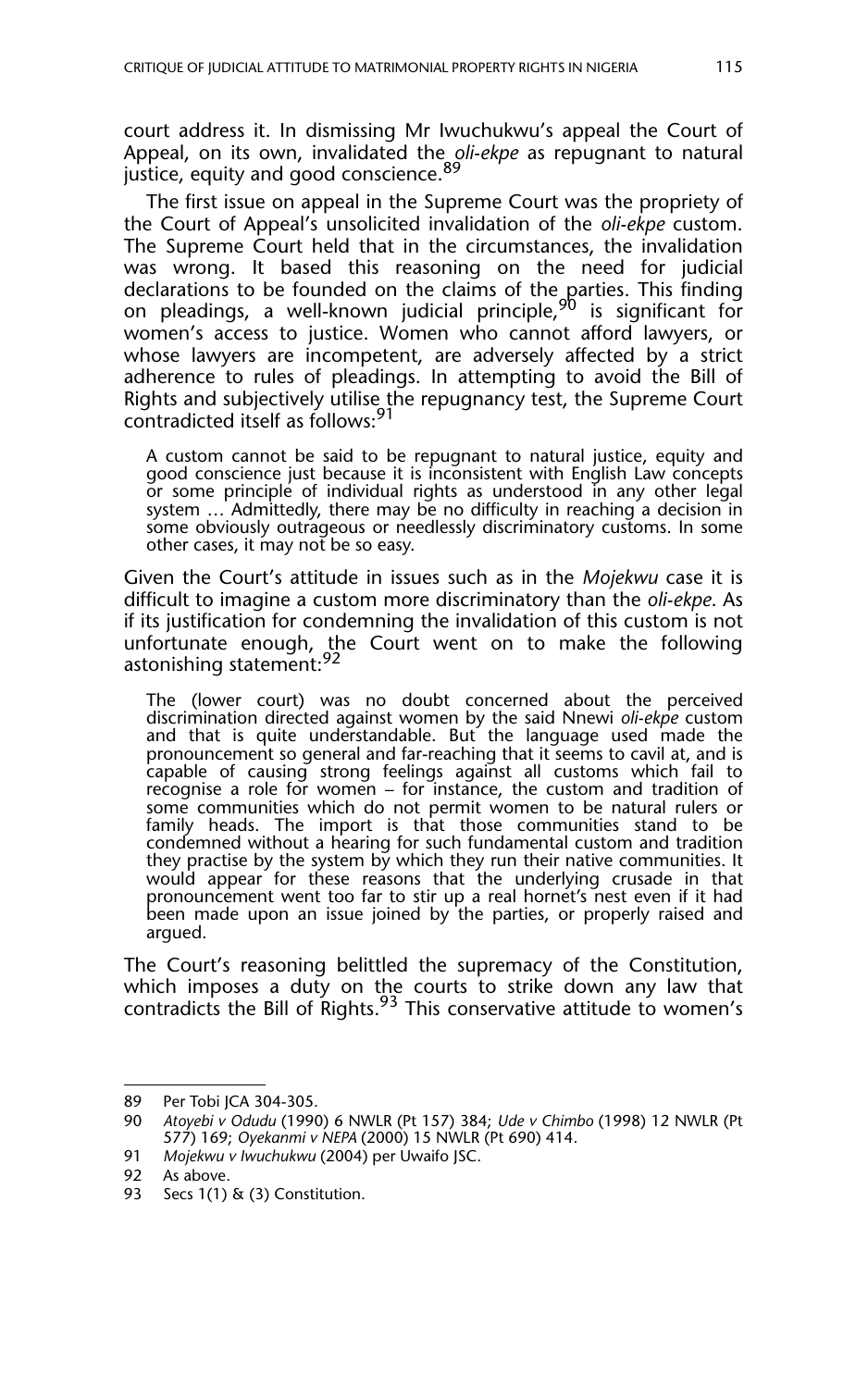property rights may be contrasted with the attitude of the Court of Appeal.

#### **3.3 Use of the Bill of Rights by the Court of Appeal**

In *Mojekwu v Ejikeme*, 94 Reuben Mojekwu died intestate in 1996 without any surviving male children. However, he had a daughter named Virginia who gave birth to two daughters. In turn, these daughters gave birth to two sons who, with their mother, constituted the appellants. The appellants claimed that Virginia had undergone the Nnewi custom of *Nrachi*, thereby entitling her to inherit Reuben's property. The *Nrachi* custom enabled a daughter to remain unmarried in order to raise male children to succeed her father. Any such daughter assumed the position of a man in her father's house, and was entitled to inherit his property. A key issue for the Court's determination was the validity of the *Nrachi* custom, which indirectly forbids a widow from inheriting her husband's estate. The Court of Appeal held that the custom failed the repugnancy test because children born to a woman who had undergone this ceremony are denied the paternity of their natural father.<sup>95</sup> Interestingly, the Court also held that the custom offended section 39(2) of the 1979 Constitution, which prohibited discrimination on the grounds of circumstance of birth. Unlike the Supreme Court it did not hesitate to invoke the Constitution. The following cases show its willingness to invoke the Constitution to protect women.

In *Asika v Atuaya*<sup>96</sup> the defendant argued that his siblings were only entitled to inherit their husbands' properties, not their father's estate. The trial court found that under Onitsha customary law women, including the female children of a deceased person, could not inherit their father's land. In partly granting the plaintiffs' claims, it found that where the land is situated in an urban area, the testator may devise it by will to his children, irrespective of their gender. The Court of Appeal ruled that the impugned custom was discriminatory and offended sections 42(1) and (2) of the Constitution.<sup>97</sup> As the Court put it, 'customary laws and statutory provisions cannot, in any way, render constitutional provisions nugatory'.<sup>98</sup>

Notably, the Court of Appeal's stance on the male primogeniture custom contradicted the Supreme Court's decision in *Mojekwu v Iwuchukwu*, which had overruled the Court of Appeal's invalidation of this custom. In fact, it appears that the Court of Appeal tactfully ignores the Supreme Court's ruling in *Mojekwu* in favour of its own decision.99 In the well-known case of *Uke v Iro*, 100 it employed the Bill of Rights to rule that any custom that relegates women to second-

<sup>94</sup> *Mojekwu v Ejikeme* (2000) 5 NWLR 402.

<sup>95</sup> The Court with approval cited *Edet v Essien* (1932) 11 NLR 47 (Nig DC).

<sup>96 (2008) 17</sup> NWLR (Pt 1117) 484.

<sup>97</sup> *Asika v Atuaya* (n 96 above) 1313-1314.

<sup>98</sup> *Asika v Atuaya* per Olukayode Ariwoola JSC.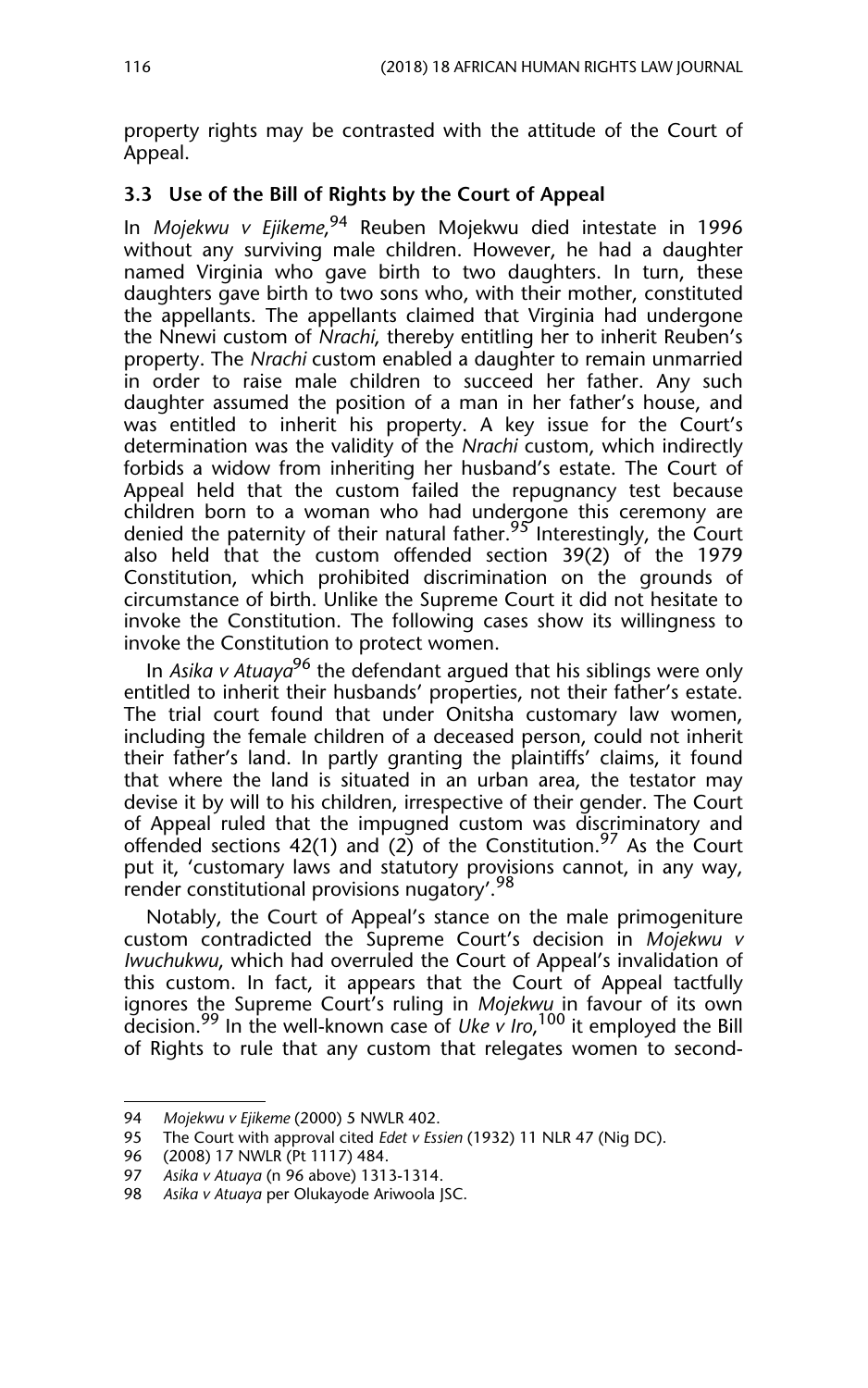class citizens is unconstitutional. In *Ihejiobi v Ihejiobi*, 101 the Court held that the eviction of Mrs Ihejiobi from her matrimonial home 'in a wheelbarrow in the full view of members of the public is totally inconsistent' with her constitutional rights and 'repugnant to natural justice'.<sup>102</sup> It affirmed the judgment of the High Court, which had restrained the appellants from disturbing Mrs Ihejiobi's use of her matrimonial property. In *Ezeibe v Ezeibe*, it imported principles of procedural fairness into customary law in order to protect the rights of a divorced woman.<sup>103</sup>

These contrasting judgments of the Supreme Court and the Court of Appeal do not mean that the latter is not sometimes afflicted with the inconsistency and conservatism of the Supreme Court.

#### **3.4 Attitude of apex courts to divorce**

With respect to the division of matrimonial property upon marriage dissolution, both courts fail to invoke the Bill of Rights to remedy discrimination against women. This was clearly evident in the case of *Onwuchekwa*. 104 Here, a woman claimed a share of her matrimonial property on the ground that she had contributed to the purchase of the land on which the disputed building was erected, as well as to the erection of the building. The Court of Appeal held that she must show sufficient proof of direct financial contribution in order to entitle her to a share of the property. Strangely, it affirmed an Isuikwuato custom which holds that a wife and her properties are chattel owned by her husband.<sup>105</sup> Instead of declaring this custom unconstitutional, the Court of Appeal stated:<sup>106</sup>

The determining factor or factors should not be the English common law but Nigerian law. It is good law that customary law cannot be said to be repugnant to natural justice, equity and good conscience merely because it is inconsistent with or contrary to English law, as the test of the validity of customary law is never English law.

As seen in *Okwueze v Okwueze*, 107 a case decided two years before the *Onwuchekwa* case, the Court of Appeal played the ostrich with respect to the application of English law to customary law. There, the Supreme Court had imported the English practice of denying custody orders for children below the age of  $16.^{108}$ 

<sup>99</sup> *Mojekwu v Ejikeme* (2000) 5 NWLR 402; *Ojukwu v Ojukwu* (2000) LPELR-10566 (CA) paras A-D.

<sup>100 (2001) 11</sup> NWLR 196.

<sup>101</sup> *Romanus Ihejiobi v Grace Ihejiobi* (2013) LPELR-21957 (CA) 23.

<sup>102</sup> *Romanus Ihejiobi v Grace Ihejiobi* (n 101 above) per Philomena Ekpe paras F-G.

<sup>103</sup> *Maduike Ezeibe v Adaku Ezeibe* (2013) LPELR-21907 (CA).

<sup>104</sup> *Onwuchekwa v Onwuchekwa and Obuekwe* (1991) 5 NWLR (Pt 194) 739.

<sup>105</sup> Isuikwuato is in Abia State.

<sup>106</sup> *Onwuchekwa v Onwuchekwa and Obuekwe* (n 104 above).

<sup>107 (1989) 3</sup> NWLR 321.

<sup>108</sup> *Hall v Hall* (1945) 62 TLR 151 (CA).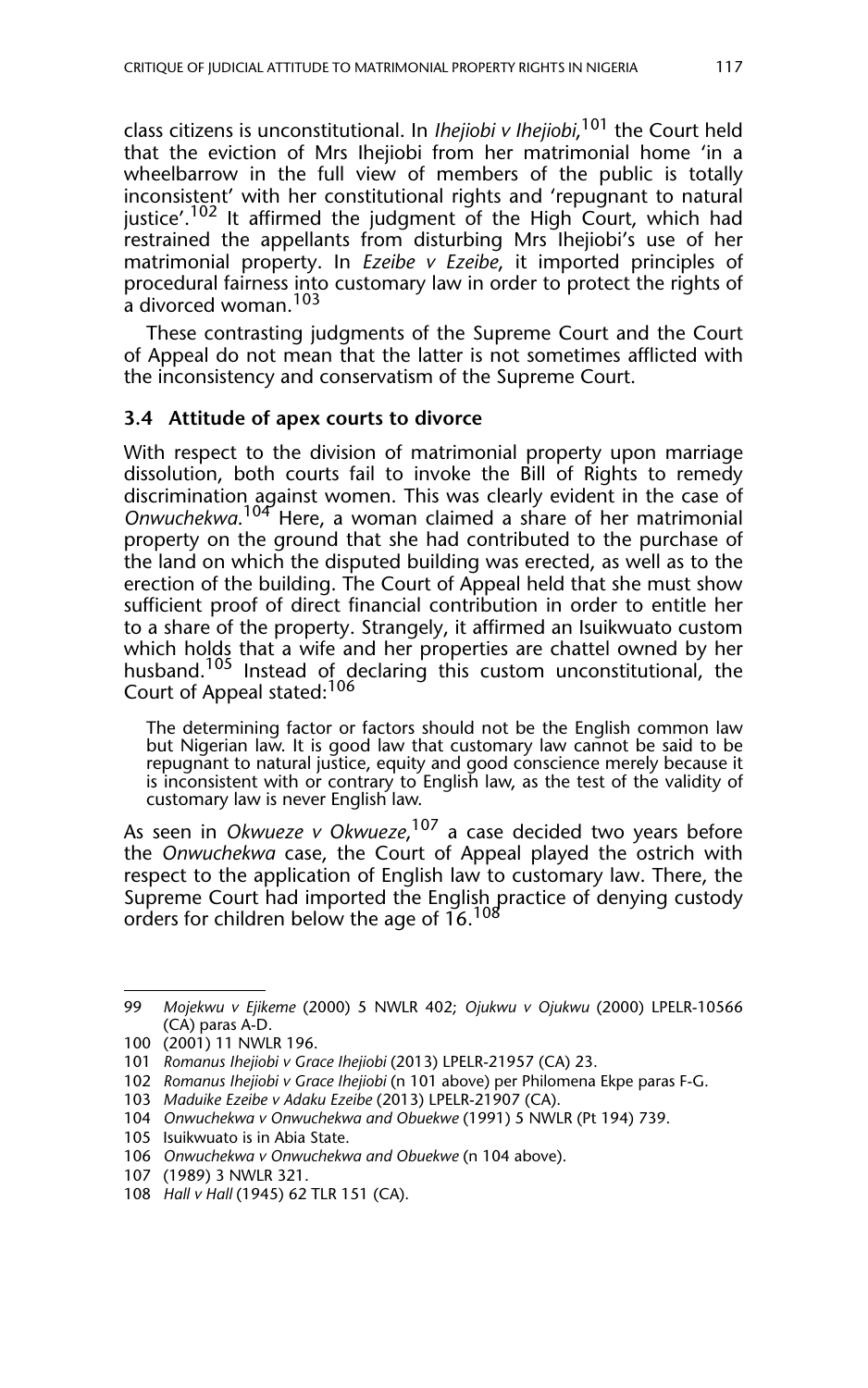In *Amadi v Nwosu*109 the Court of Appeal hid behind technicalities to rule that it cannot fairly assess the separate beneficial interests of a couple by reference to their contributions to the purchase of a house. Mrs Amadi had sued the respondent who had purchased the disputed building from her estranged husband. The Supreme Court affirmed the Court of Appeal's finding, holding that Mrs Amadi's evidence that she 'paid for labour and sand when the house was built' was 'evidence on a matter which was not pleaded … [and] ought to be disregarded'.110 The Court affirmed that a woman cannot claim a share in the division of matrimonial property under customary law, nor can she recover contributions to matrimonial property.<sup>111</sup> This decision demonstrates the unwillingness of the apex courts to acknowledge the unsuitability of the customary law of matrimonial property to modern conditions. The Supreme Court could have invoked the rights to property, equality and even human dignity to invalidate this law. Just as in numerous cases involving the male primogeniture custom, it failed to do this. It was only in April 2014 that it invalidated this custom. This occurred in the April judgments.

#### **3.5 April judgments**

In *Anekwe v Nweke*112 a widow, Maria Nweke, sought a declaration of entitlement to a statutory right of occupancy of a parcel of land or, alternatively, a share of the proceeds of its sale. She also sought a restraining order against her eviction by the defendants. In sum, she claimed that she had been disinherited by her late husband's family because she had only (six) female children. She contended that the customs of Awka (in Anambra State) allow a woman to inherit the property of her husband whether she has a male child or not. Interestingly, she relied on an arbitration order by the Ozo Awka Society, which appears to indicate that the custom of primogeniture has adapted to allow a widow to inherit her husband's landed property irrespective of her bad behaviour. A member of this society, Ozo Nwogbo Okafor, stated: 'Under Awka custom, if a man dies without a male child, the wife will not be driven away from her husband's compound.<sup>'113</sup> This testimony was a clever way of saying that a widow's right to her matrimonial property was no longer dependent on her good behaviour. As the *Nezianya v Okabgue* case showed, a widow who contests land title with her husband's family opens herself up to accusations of bad behaviour and subsequent disinheritance. This is evident in the aspersions that the defendants cast on Maria's character.<sup>114</sup> Both the High Court and the Court of Appeal upheld Maria's claims.

<sup>109</sup> *Adaku Amadi v Edward Nwosu* (1992) NWLR (Pt 241) 273; (1992) LPELR-442 (SC).

<sup>110</sup> *Adaku Amadi v Edward Nwosu* (n 109 above) per Kutigi, JSC paras 15F-16F.

<sup>111</sup> As above.

<sup>112</sup> *Anekwe v Nweke* (n 11 above) 1154.

<sup>113</sup> Record of appeal 106-107.

<sup>114</sup> Para 16 of the amended statement of defence.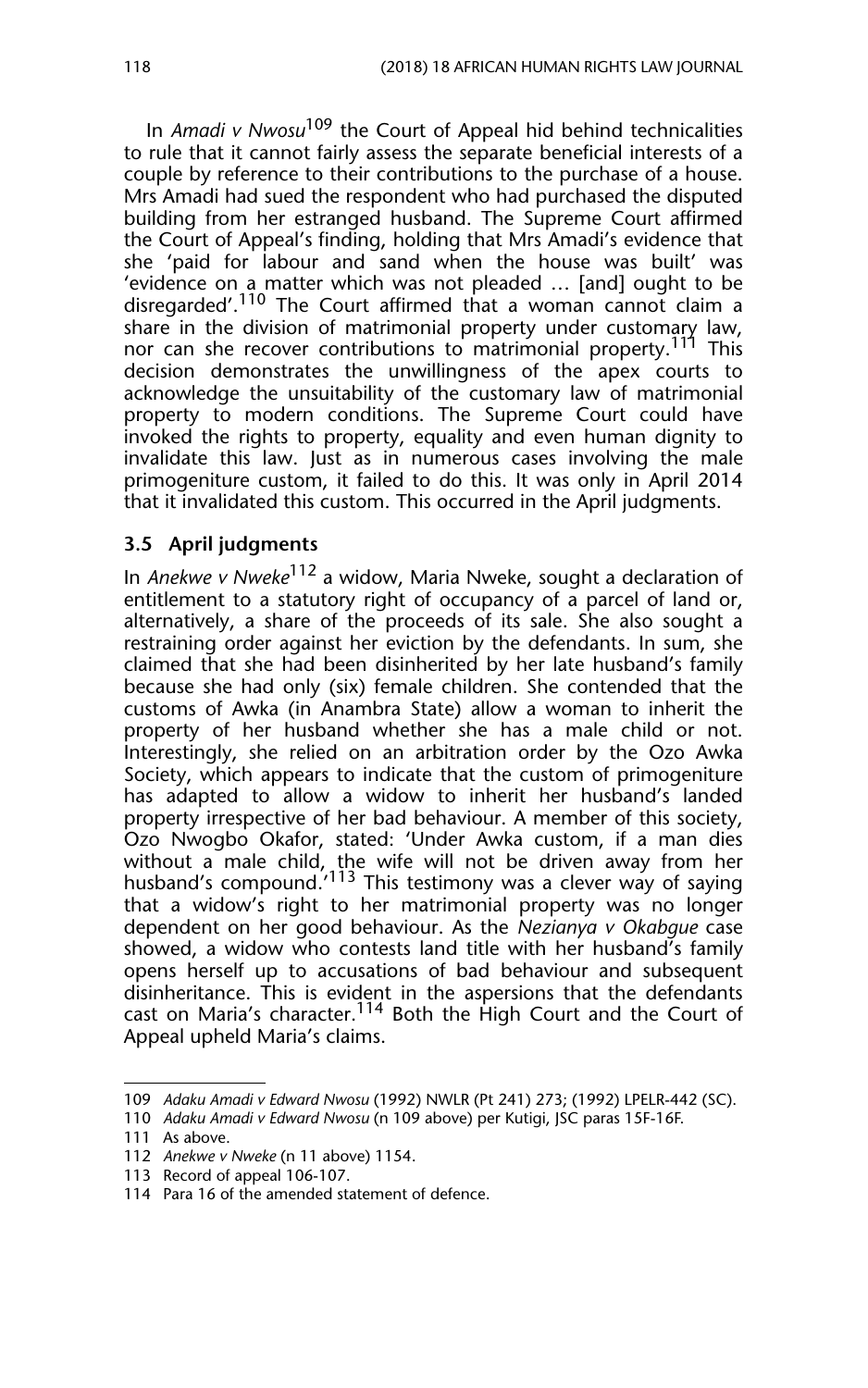On further appeal, the Supreme Court noted that the defendants seemed concerned with preserving 'the age-old, male dominated custom and cultural practices of Awka people on inheritance'.<sup>115</sup> Reading the lead judgment, Ogunbiyi JSC dismissed the appeal in favour of Maria as follows:<sup>116</sup>

A custom of this nature in the 21st century societal setting will only tend to depict the absence of the realities of human civilization. It is punitive, uncivilized and only intended to protect the selfish perpetration of male dominance which is aimed at suppressing the right of the womenfolk in the given society. One would expect that the days of such obvious differential discrimination are over. Any culture that disinherits a daughter from her father's estate or wife from her husband's property … should be punitively and decisively dealt with ... Such a custom, which militates against women, particularly widows who are denied their inheritance … [is] repugnant to natural justice, equity and good conscience.

Just as in the judgments discussed above, the apex courts failed to analyse how the customary law of succession has departed from its foundational values. Incredibly, the Supreme Court mentioned neither the equality clause nor the right to property, nor even the right to human dignity. In fact, it studiously avoided the Bill of Rights. It was only in the second April judgment, *Ukeje v Ukeje*, 117 that it deployed the Constitution against the male primogeniture custom. The Court ruled:<sup>118</sup>

The Igbo native law and custom which deprives children born out of wedlock from sharing the benefit of their father's estate is in breach of section 42(1) and (2) of the Constitution, a fundamental rights provision guaranteed to every Nigerian.

However, *Ukeje* was not a matrimonial property rights dispute. In any case, it merely affirmed a decision of the Court of Appeal, the relevant aspect of which was uncontested on appeal. Indeed, the Supreme Court affirmed it in a nonchalant manner: $1$ 

Agreeing with the High Court, the Court of Appeal correctly found that the Igbo native law and custom which disentitles a female from inheriting her late father's estate is void as it conflicts with sections 39(1)(a) and (2) of the 1979 Constitution (as amended). This finding was affirmed by the Court of Appeal. There is no appeal on it. The finding remains inviolate.

In affirming the applicability of the Bill of Rights the Supreme Court failed to indicate whether the *Ukeje* decision could be extrapolated to women's matrimonial property rights. Perhaps it was conscious that such clarification would have overruled its precedents on the subject.

<sup>115</sup> *Anekwe v Nweke* (n 11 above) para 21.

<sup>116</sup> Justices Tanko Muhammad, Muhammad Muntaka-Coomasie, Nwali Sylvester Ngwuta and Olukayode Ariwoola supported the lead judgment.

<sup>117</sup> *Ukeje v Ukeje* (2014) 11 NWLR (Pt 1418) 384-414.

<sup>118</sup> *Ukeje v Ukeje* (n 117 above) per Ogunbiyi JSC 33 paras A-G.

<sup>119</sup> *Ukeje v Ukeje* per Olabode Rhodes-Vivour 32-33 paras E-G.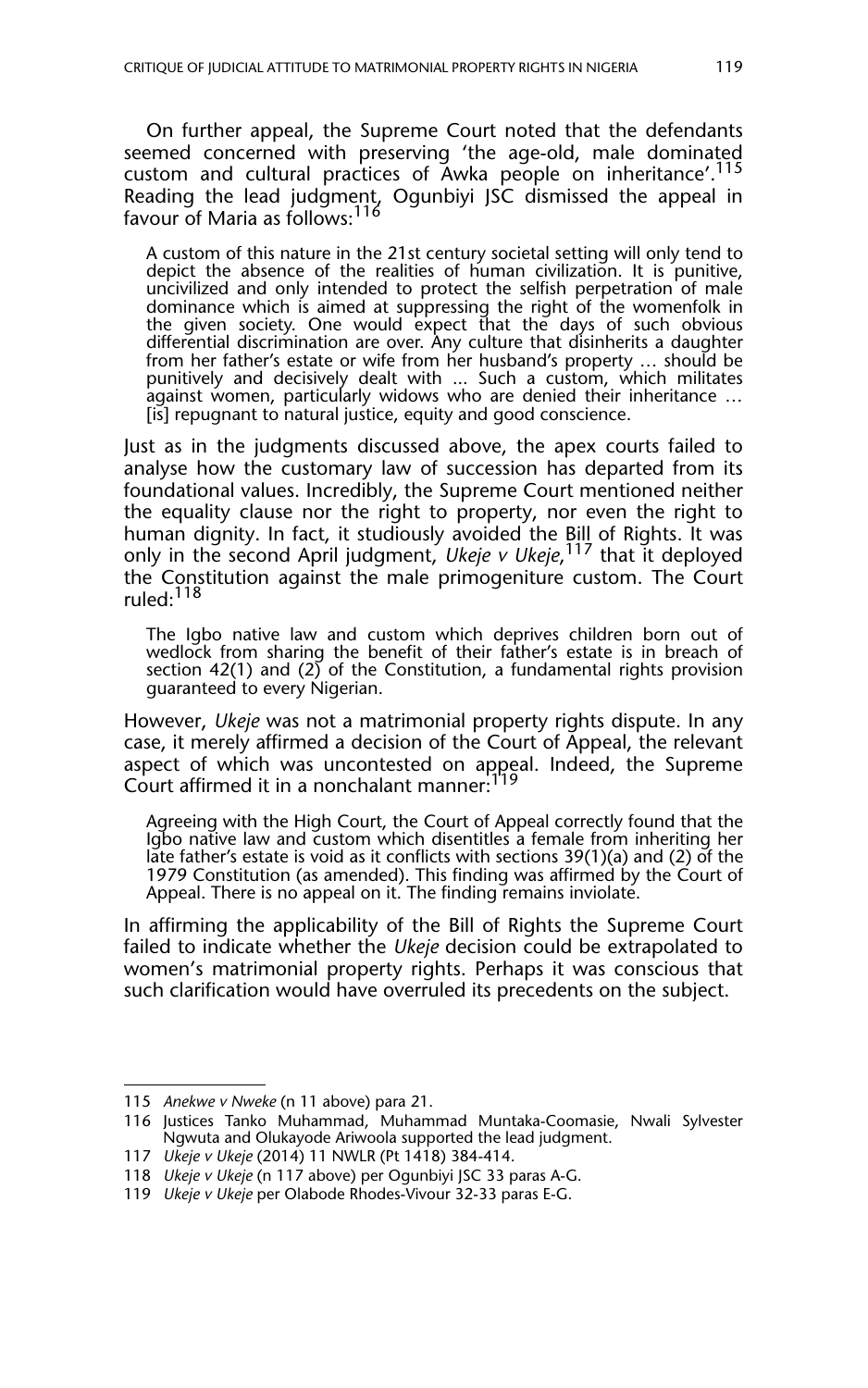## **3.5.1 A balancing act**

The April decisions are missed opportunities for the Supreme Court to address the question of how some aspects of customary law no longer suit modern conditions. Notably, in the *Nweke* case it failed to address the unsuitability of the primogeniture custom to women's independent income and contribution to matrimonial property. Such analysis would have provided a platform for invoking the Bill of Rights.<sup>120</sup> Among other general pronouncements, it merely declared that 'the custom and practices of Awka people upon which the appellants have relied for their counter claim is hereby out rightly condemned in very strong terms'.<sup>121</sup> The Court also failed to invite *amicus curiae* evidence from research institutes and non-governmental agencies to shed light on the challenges of applying customary law outside the social settings in which it emerged. To date such bodies have not appeared in any notable customary law litigation.

Given the Supreme Court's jurisprudence on women's property rights, an obvious conclusion presents itself. Aware that invoking the right to non-discrimination or human dignity would imply a striking down of the male primogeniture custom, the Supreme Court routinely used the repugnancy test. This option enabled it to make subjective judgments on a case-by-case basis, in what is obviously a balancing act. Fortunately for women affected by the male primogeniture custom, there was nothing to balance in the *Ukeje* case as the constitutional legitimacy of children born out of wedlock was not contested on appeal. As for the *Nweke* case, the Supreme Court merely affirmed precedents it had established in the *Nezianya* and *Nzekwu* cases. The only difference is that it quietly abandoned its subjection of widows' possessory rights over matrimonial property to good behaviour.

## **4 Conclusion and the way forward**

The April judgments mask the Supreme Court's indifferent attitude to women's matrimonial property rights. While the *Nweke* case completely failed to mention the Constitution, the *Ukeje* case arose from a claim of child legitimacy, not matrimonial property. The Court's attitude helps to explain why it has never invoked the Bill of Rights in matrimonial property disputes. It also has yet to acknowledge or probe adaptations occurring in matrimonial property rights and the dissonance between customary law and its foundational values.

Generally, apex judges are unsympathetic to women's matrimonial property rights.<sup>122</sup> They often insist that women must prove their

<sup>120</sup> *Anekwe v Nweke* (n 11 above) 36-37 paras A-G. For criticism of the judgment, see Diala (n 70 above) 652.

<sup>121</sup> *Anekwe v Nweke* 36.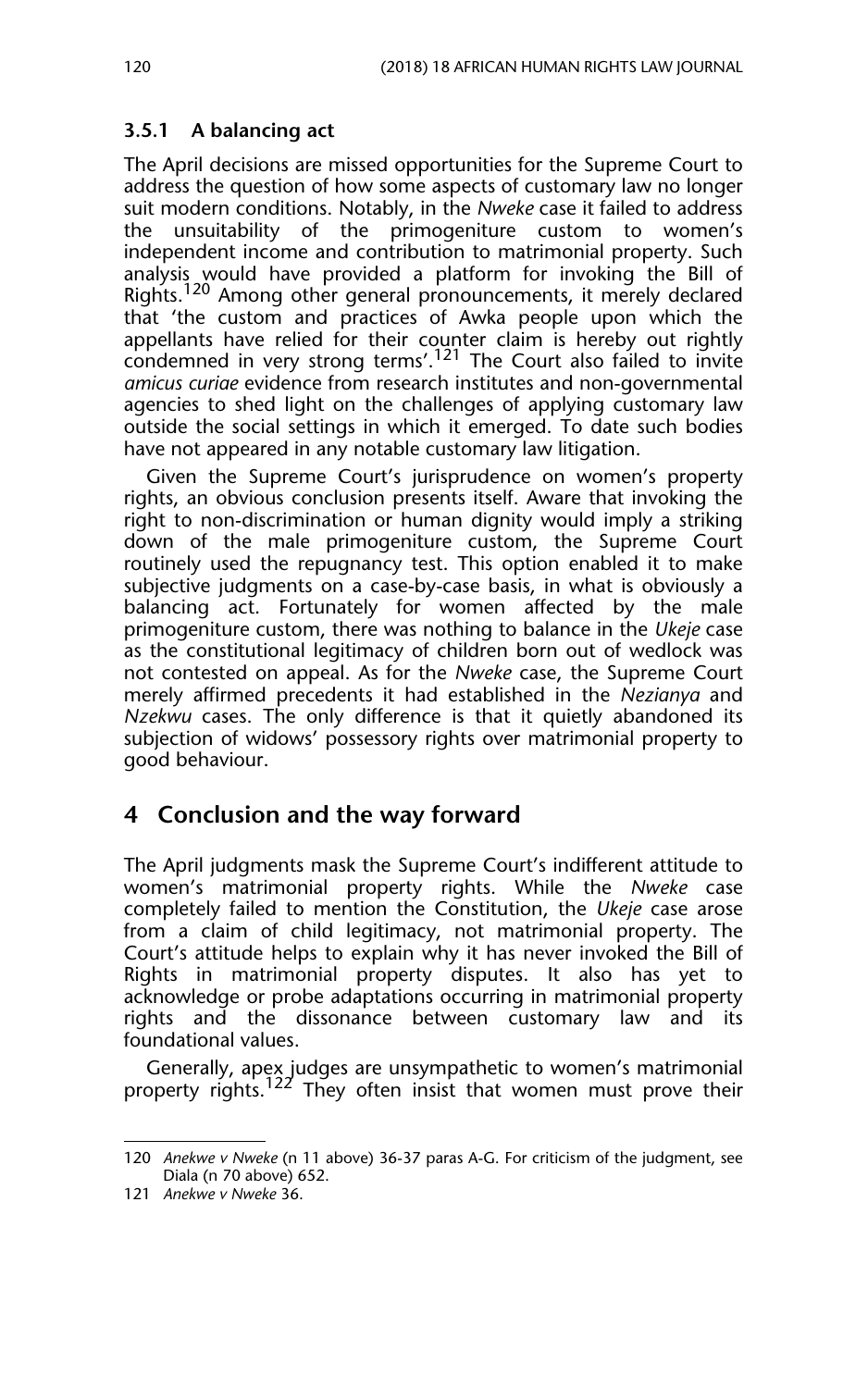monetary contributions to matrimonial property with cogent evidence such as receipts, and in strict accordance with the rules of pleadings.<sup>123</sup> Moreover, they surreptitiously ignore the philosophy of matrimonial property rights, which is no longer suited to socioeconomic realities of urbanisation, acculturation and women's independent income.

Judges' attitudes to matrimonial property rights are encouraged by Nigeria's legal framework which neither subjects customary law to the Bill of Rights, nor regulates customary laws of succession and marriage. As Ewelukwa remarked, the unregulated 'coexistence of modern, statutory laws with traditional customary laws and practices – has created a complex and confusing legal regime under which women generally are denied adequate legal protection'.<sup>124</sup> What then is the way forward in this situation?

#### **4.1 Recommendations**

The article suggests three remedial measures. First, the status and ambit of customary law need to be defined in the Constitution. It goes without saying that the application of customary law should be unequivocally subjected to the Bill of Rights. It is significant that judgments, in general, rarely use the Bill of Rights to evaluate the validity of customs. $^{125}$  Nigeria's failure to subject customary law to the Bill of Rights perhaps explains why judges prefer to use the repugnancy test. Regrettably, they use it without a discernible judicial philosophy, resulting in an insufficient and incoherent protection of women's matrimonial property rights. Pending constitutional reform, judges should read in the rights to equality, property and human dignity into matrimonial property disputes.

Second, the Matrimonial Causes Act should be amended to turn the legal status of couples into community of property and profit and loss. Presently, this Act merely requires the court to compel couples to make 'a settlement of property … as the court considers just and equitable in the circumstances of the case'.<sup>126</sup> Although the Matrimonial Causes Act does not apply to customary marriages, the high frequency of double marriage will positively impact on women's matrimonial property rights.

Third, succession, marriage and divorce under customary law need to be statutorily regulated after widespread consultations and

<sup>122</sup> On the Supreme Court's attitude, see E Uzodike 'Developments in Nigerian family law: 1991-1997' in A Bainham (ed) *The international survey of family law 1997* (1999) 325-344, who noted the Court's 'cold feet' over discriminatory customs against women.

<sup>123</sup> Indeed, judges routinely state that they are not 'Father Christmas'. Eg, see *Ugo v Obiekwe* (1989) NWLR (Pt 99) 566 31-32; *Ekpenyong v Nyong* (1975) 2 SC 71 80.

<sup>124</sup> Ewelukwa (n 24 above).

<sup>125</sup> The few exceptions are when the claims of the litigants involve the Bill of Rights, eg *Ezeibe v Ezeibe; Ihejiobi v Ihejiobi* and *Uke v Iro*.

<sup>126</sup> Sec 72(1) Matrimonial Causes Act.